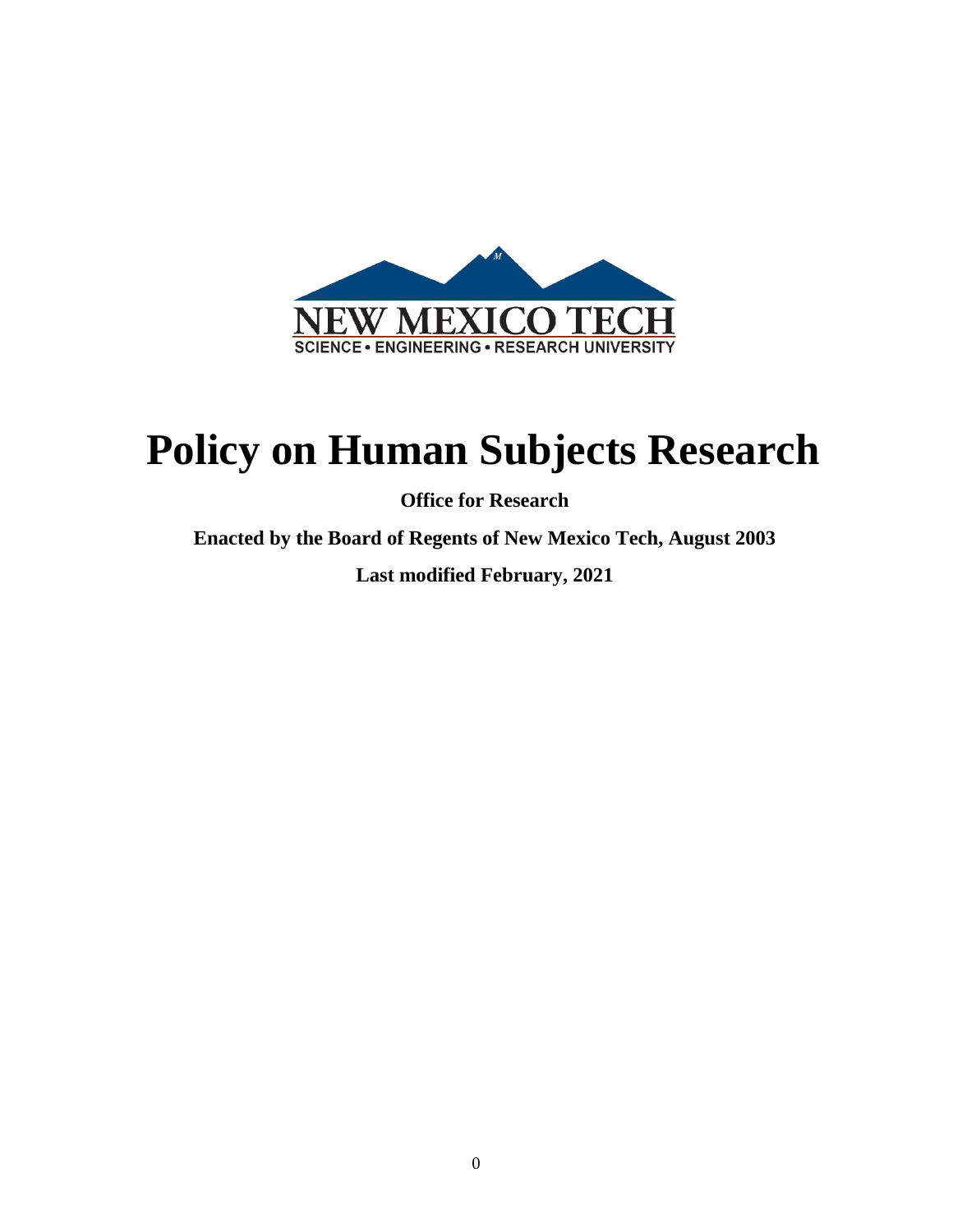### **I. Introduction**

#### **A. Purpose**

This policy establishes an administrative process for ensuring that researchers at New Mexico Institute of Mining and Technology (New Mexico Tech or Tech) comply with federal regulations governing the appropriate use of human subjects in research. This policy must be enacted in order for New Mexico Tech to attain its Federal Wide Assurance from the Office for Human Research Protections (OHRP). The Federal Wide Assurance document is effectively a permit to conduct federally-funded human research at New Mexico Tech.

#### **B. Scope**

Federal regulations require that any and all research involving human subjects be reviewed and approved by an Institutional Review Board (IRB) for the Protection of Human Subjects in Research **PRIOR** to initiation of such research. This requirement applies to all human subject research conducted by faculty, staff, or students, on- or offcampus, regardless of the source of funding for the project.

#### **All research at New Mexico Tech that involves human subjects must be submitted to the IRB for review before such research can be performed.**

The IRB is responsible for ensuring that the rights, welfare, and well-being of human participants in research are protected according to the regulations given in the Federal Policy for the Protection of Human Subjects [45 CFR Part 46, also referred to as "The Common Rule"]. These regulations were adopted on June 18, 1991 and revised July 19, 2018 to govern human subjects research supported by the Departments of Agriculture, Energy, Commerce, HUD, Justice, Defense, Education, Veterans Affairs, Transportation, and HHS, as well as NSF, NIH, NASA, EPA, AID, Social Security Administration, CIA, and the Consumer Product Safety Commission.

Nothing in these regulations shall relieve New Mexico Tech, the IRB or any other person or entity subject to application of the Common Rule from compliance with the Common Rule, including, but not limited to, Tech's conflict-of-interest policy. For purposes of this policy, New Mexico Tech's IRB will use the definition of "research" given in 45 CFR §46.102(l), as follows:

 *Research* means a "systematic investigation, including research development, testing and evaluation, designed to develop or contribute to generalizable knowledge." 45 CFR §46.102(l).

In general, activities that contribute to generalizable knowledge are those that:

- attempt to make comparisons or draw conclusions based on the data;
- seek underlying principles that have predictive value and can be applied to other circumstances;
- identify general explanations or themes that a reader can extrapolate to another situation.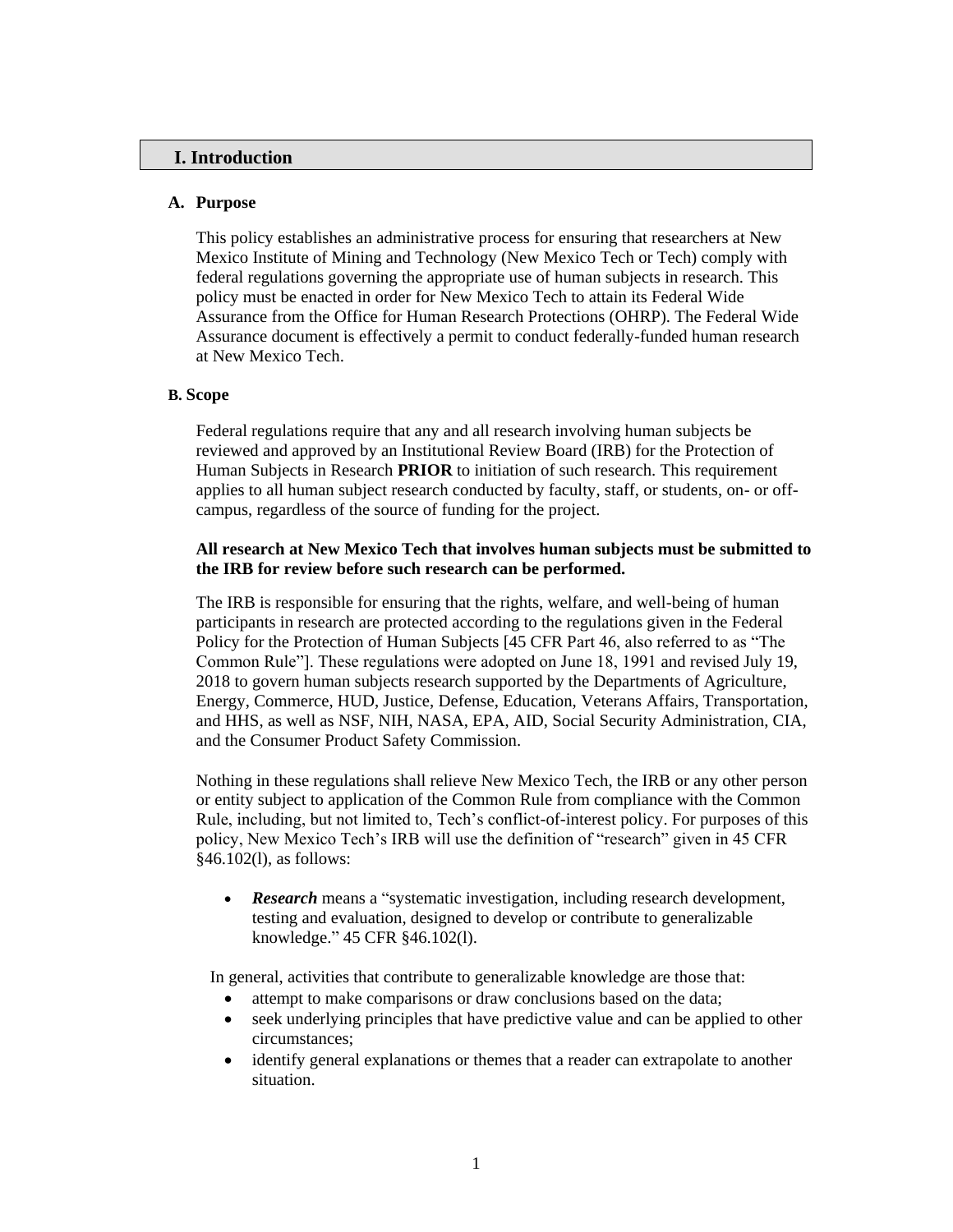Although publication is often viewed as evidence of research status, it is not the only criterion. In fact, "systematic investigations" often result in published information, yet they do not qualify as research because they were not designed to contribute to generalizable knowledge.

For purposes of this policy, New Mexico Tech's IRB will use the definition of "human subjects" given in 45 CFR §102.46(e), as follows:

- *Human subject* means a living individual about whom an investigator (whether professional or student) conducting research obtains:
	- (1) information or biospecimens through intervention or interaction with the individual, and uses, studies, or analyzes the information or biospecimens; or
	- (2) Obtains, uses, studies, analyzes, or generates identifiable private information or identifiable biospecimens.

#### **In summary: If the project meets the definition of research given above, and if human participants are involved, the research must be submitted for review by New Mexico Tech's IRB.**

### **II. Definitions**

#### **The Common Rule**

The regulations given in Title 45 CFR Part §46 were enacted on June 18, 1991 and revised July 19, 2018 to protect the rights and welfare of human subjects in research.

#### **Department of Health and Human Services (DHHS)**

The federal agency which oversees the federal Office for Human Research Protections, and which is ultimately responsible for enforcing the Common Rule.

#### **Federal Wide Assurance (FWA)**

The Federal policy for the protection of human subjects requires that each institution engaged in federally-supported human subjects research file an Assurance of protection for human subjects with the DHHS. The Federal Wide Assurance is an agreement that formalizes the institution's commitment to protect human subjects.

#### **Human Subject**

A living individual about whom an investigator (whether professional or student) conducting research obtains (1) information or biospecimens through intervention or interaction with the individual, or (2) identifiable private information. [45 CFR  $§46.102(e)]$ 

#### **Identifiable Biospecimen**

Biospecimen for which the identity of the subject is or may readily be ascertained by the investigator or associated with the biospecimen. [45 CFR §46.102]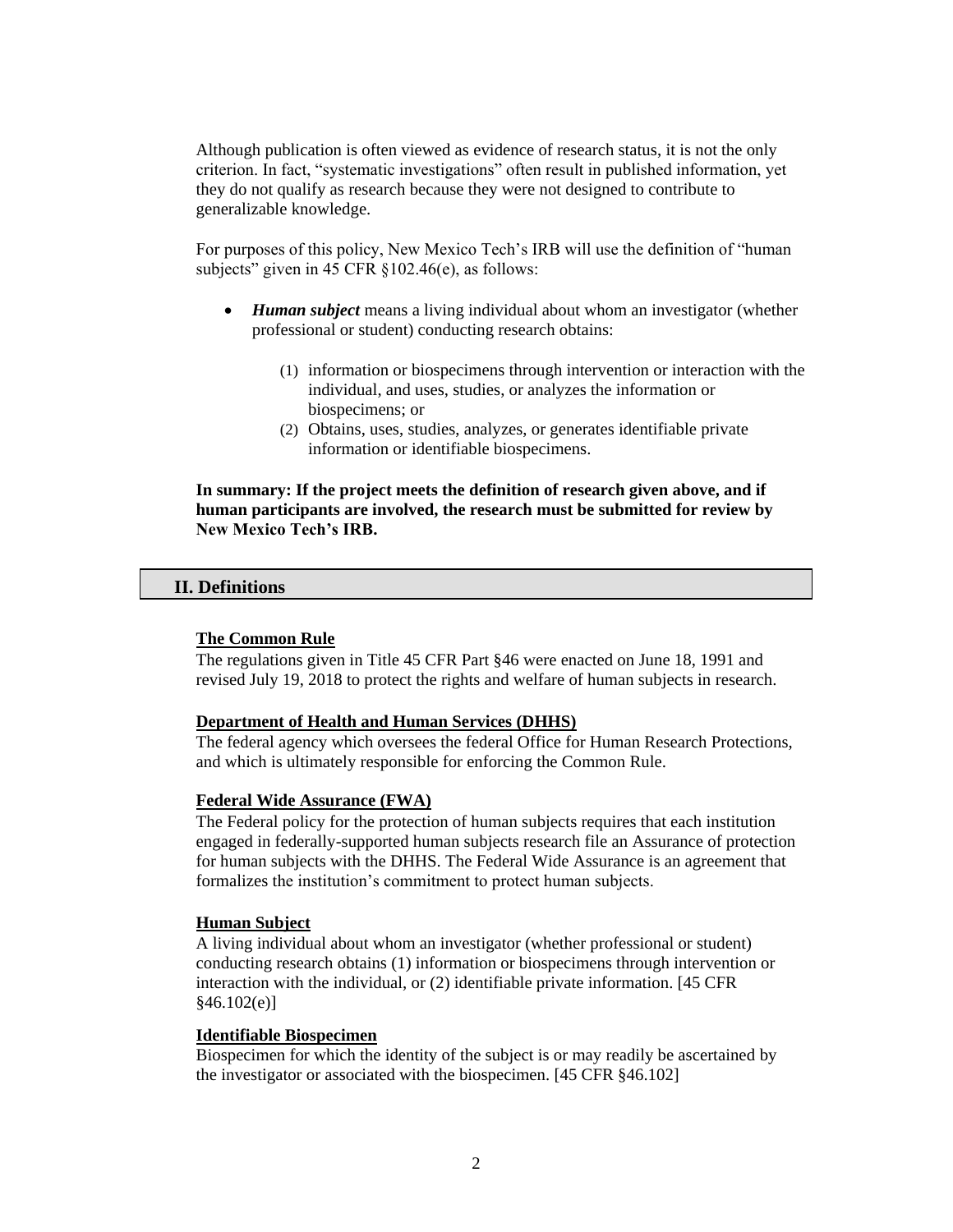## **Identifiable Private Information**

Addresses, numbers, and/or demographic information that may be used to link the information back to a specific individual.

## **Institutional Review Board (IRB)**

A specially appointed ethics committee that reviews all research projects involving human subjects to ensure that the rights and welfare of such subjects are being protected in accordance with the Common Rule.

### **Interaction**

Includes communication or interpersonal contact between investigator and subject. [45 CFR §46.102]

## **Intervention**

Includes both physical procedures by which data are gathered (for example, venipuncture) and manipulations of the subject or the subject's environment that are performed for research purposes. [45 CFR §46.102]

## **Limited Review**

A process that is required only for certain exemptions and does not require an IRB to consider all of the IRB approval criteria in §46.111. In limited IRB review, the IRB must determine that certain conditions, which are specified in the regulations, are met. Limited IRB review may be done via the expedited review mechanism, that is, by the Chair or an experienced IRB member designated by the Chair (although it can also be conducted by the full IRB). Continuing review is not required.

## **Minimal Risk**

A research project involves "Minimal Risk" if the participant experiences no pain or physical danger; experiences no emotional arousal or psychological stress beyond the level normally expected in everyday life; the project neither includes nor attempts to induce long-term significant change in the participant's behaviors; the data gathered would not embarrass or socially disadvantage the participant if confidentiality were violated; and if there is no reason to believe that the subject would choose not to participate if he or she were not aware of the specific purpose of the project.

#### **The Office for Human Research Protections (OHRP)**

The federal office directly responsible for enforcing the federal regulations given in Title 45 CFR Part 46.

## **Private information**

Includes information about behavior that occurs in a context in which an individual can reasonably expect that no observation or recording is taking place, and information which has been provided for specific purposes by an individual and which the individual can reasonably expect will not be made public (for example, a medical record). Private information must be individually identifiable (i.e., the identity of the subject is or may readily be ascertained by the investigator or associated with the information) in order for obtaining the information to constitute research involving human subjects. [45 CFR §46.102]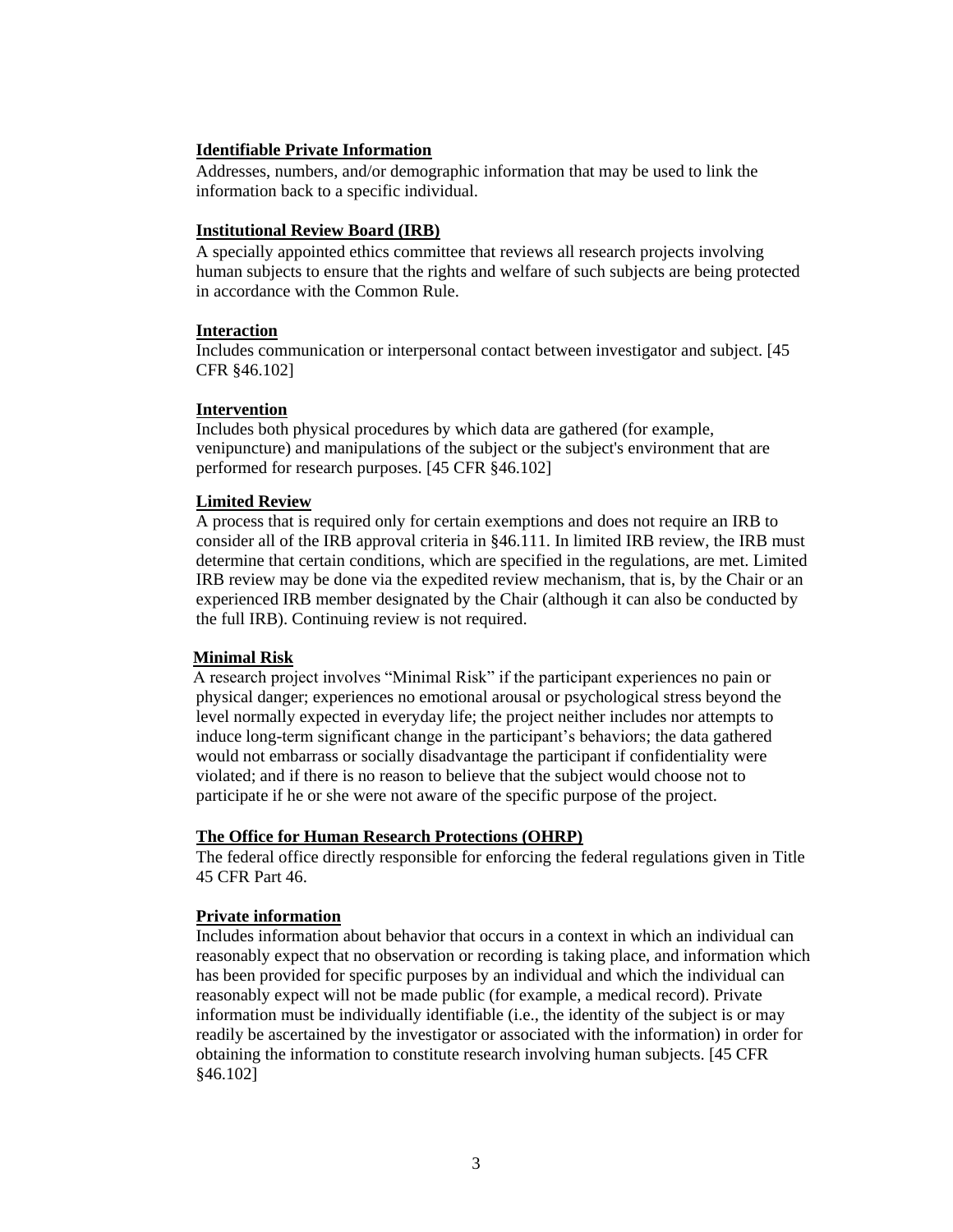#### **Research**

A systematic investigation (i.e., the gathering and analysis of information) designed to develop or contribute to generalizable knowledge. Activities which meet this definition constitute research for purposes of this policy, whether or not they are conducted or supported under a program which is considered research for other purposes. For example, some demonstration and service programs may include research activities. [45 CFR  $§46.102(1)]$ 

### **III. General Policy and Procedures**

# **A. THE ROLE AND RESPONSIBILITIES OF THE INSTITUTIONAL REVIEW BOARD (IRB)**

## **1. Function of the IRB**

The IRB will review all research at New Mexico Tech that involves human subjects to make sure that the rights, welfare, and wellbeing of such subjects are protected according to federal regulations. The IRB will be guided in its decisions by the regulations given in the Federal Policy for the Protection of Human Subjects (45 CFR Part 46, also referred to as "The Common Rule"). The IRB also seeks to protect the rights of the researcher and of the university; however, the rights and welfare of human research subjects must be the IRB's first consideration.

## **2. Organization of the IRB**

According to 45 CFR §46.107, New Mexico Tech's IRB must be composed of at least five people of diverse backgrounds (including culture backgrounds, gender and racial) who have sufficient maturity, experience, and competency to ensure that the IRB will be able to discharge its responsibilities and that its determinations will be accorded respect by faculty and staff researchers, as well as the community served by Tech.

The IRB shall include at least one member whose primary concerns are in scientific areas and at least one member whose primary concerns are in nonscientific areas.

The IRB shall include at least one member who is not otherwise affiliated with the institution and who is not part of the immediate family of a person who is affiliated with the institution.

The Vice President for Research will recommend certain persons to be appointed to the IRB. The President of New Mexico Tech will hold final responsibility for appointing members to the IRB. In addition to the regular Board members, an IRB Administrator will be appointed by the Vice President for Research. The responsibilities of the IRB Administrator are described in more detail in Section III.B of this policy.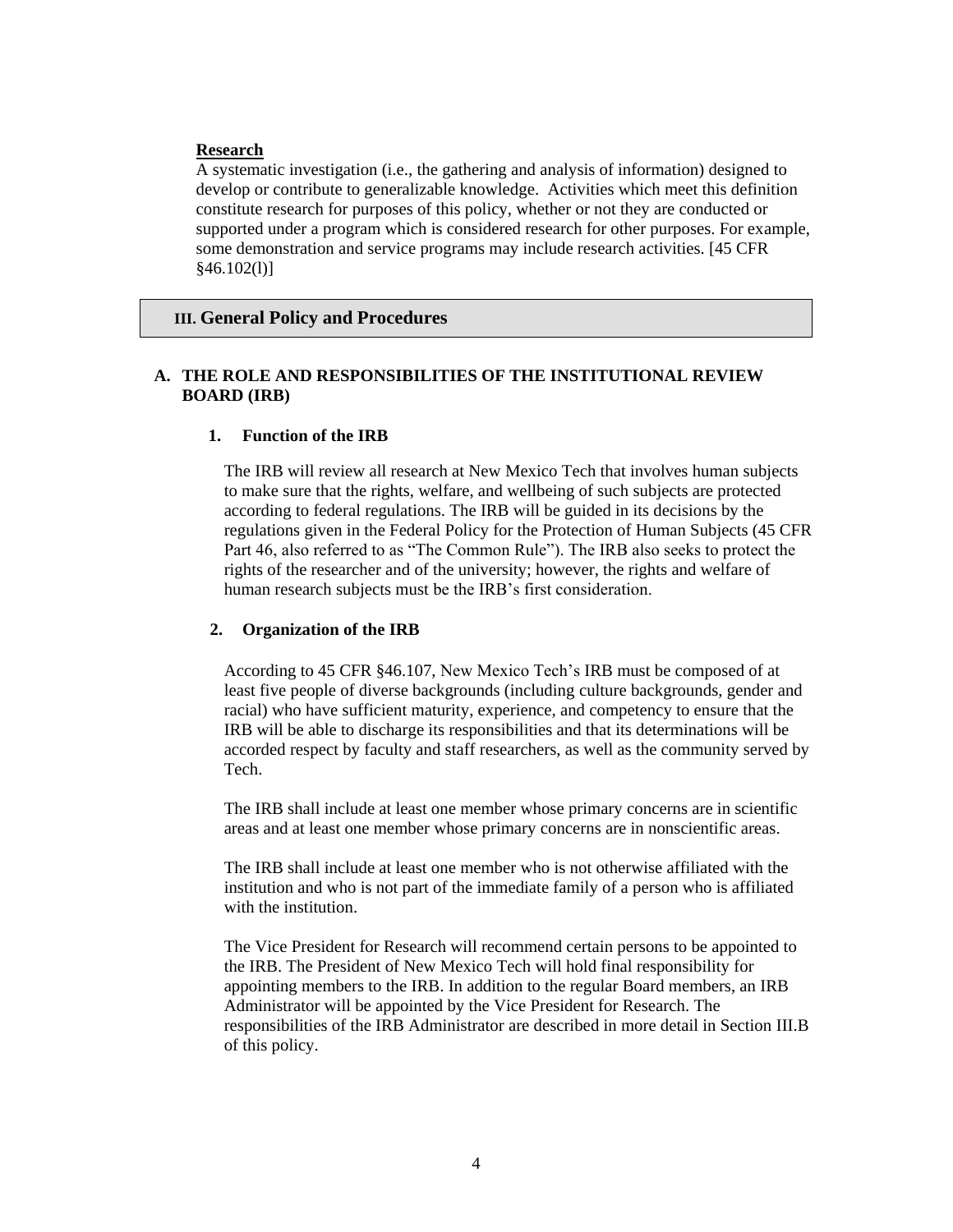The IRB itself will select and appoint one member to serve as IRB Chair at its inaugural meeting. The Chair will serve for a period of one year, at which time another Chair will be appointed, if so desired by the majority of the IRB members. Any member of the IRB shall recuse himself or herself from voting or otherwise participating in decision-making regarding any matter in which he or she has a commercial or pecuniary interest or is an investigator or experimenter.

#### **3. Conflict of Interest (COI)**

In the research environment, openness and candidness are indicators of integrity and responsibility, and are characteristics that promote quality research and can only strengthen the research process. Therefore, conflicts of interest should be eliminated when possible, and effectively disclosed and managed when they cannot be eliminated.

An IRB member is said to have a conflicting interest whenever that IRB member, or his/her spouse, domestic partner or first degree relative (e.g. child, sibling, or parent):

- a) is an investigator or key personnel on the protocol under consideration;
- b) acts as an officer or a director of the sponsor or an agent of the sponsor;
- c) is involved in the research as a coordinator, protocol consultant and/or primary advisor;
- d) has received any of the following from an entity whose financial interests would reasonably appear to be affected by the outcome of the research:
	- i. non-university salary or other payments for services (e.g., consulting fees or honoraria) exceeding \$10,000 over a 12-month period;
	- ii. equity interests (e.g., stocks, stock options or other ownership interests) exceeding \$10,000 or 5% of the equity of the entity; or
	- iii. intellectual property rights (e.g., patents, copyrights royalties from such rights); or has identified him/herself for any other reason as having a conflicting interest (e.g., having a close personal or professional association with the submitting investigator, serving as co-investigator and/or the primary mentor for a student or post doc investigator).

The Vice President for Research is responsible for articulating and enforcing the Research Conflict of Interest Policy at NM Tech. The IRB Chair and IRB Administrator are responsible for identifying COI disclosures at IRB meetings before each protocol review and discussion. IRB members and IRB Administrator are required to be knowledgeable about conflict of interest issues and institutional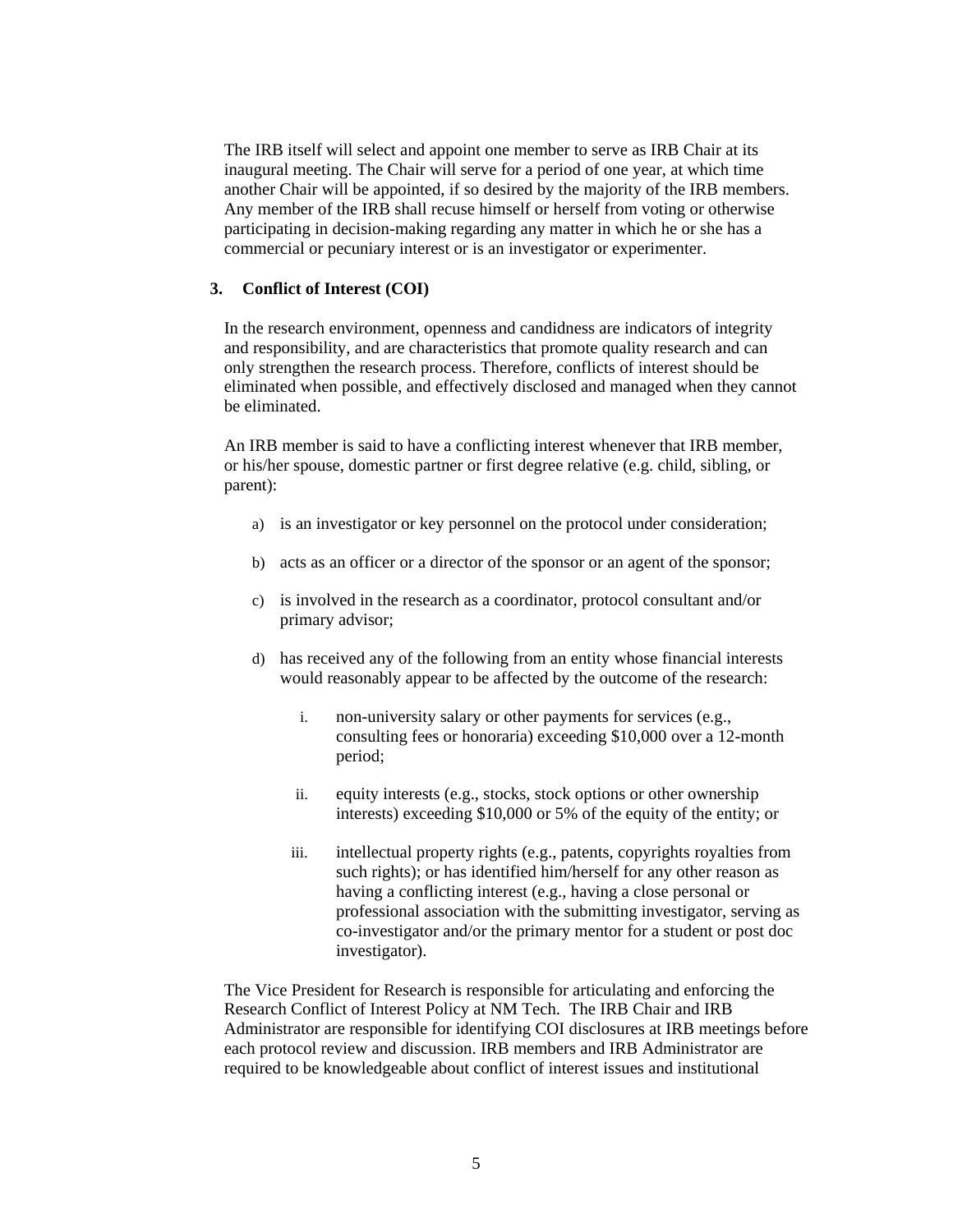policies pertaining to COI.

No IRB member with a conflict of interest may participate in an initial review or continuing review, except to provide information as requested.

It is the responsibility of each voting member to disclose any COI in a study submitted to the IRB and recuse him or herself from deliberations and voting. The IRB member at the discretion of the IRB may be in the room to provide information requested. The IRB member will not be counted towards quorum.

#### **4. IRB Review of Research**

Review by the IRB is the cornerstone of New Mexico Tech's program for the protection of human research subjects. The IRB reviews, and has the authority to approve, require modification in, or disapprove all research activities that involve human subjects.

#### **5. Criteria for Review of Research**

The criteria that New Mexico Tech's IRB must use to review and approve research projects involving human subjects are given in 45 CFR §46.111 (a) and (b), as follows.

- (a) In order to approve research covered by this policy, the IRB shall determine that all of the following requirements are satisfied:
	- (1) Risks to subjects are minimized:
		- (i) by using procedures which are consistent with sound research design and which do not unnecessarily expose subjects to risk, and
		- (ii) whenever appropriate, by using procedures already being performed on the subjects for diagnostic or treatment purposes.
	- (2) Risks to subjects are reasonable in relation to anticipated benefits, if any, to subjects, and the importance of the knowledge that may reasonably be expected to result. In evaluating risks and benefits, the IRB should consider only those risks and benefits that may result from the research (as distinguished from risks and benefits of therapies subjects would receive even if not participating in the research). The IRB should not consider possible long-range effects of applying knowledge gained in the research (for example, the possible effects of the research on public policy) as among those research risks that fall within the purview of its responsibility.
	- (3) Selection of subjects is equitable. In making this assessment the IRB should take into account the purposes of the research and the setting in which the research will be conducted and should be particularly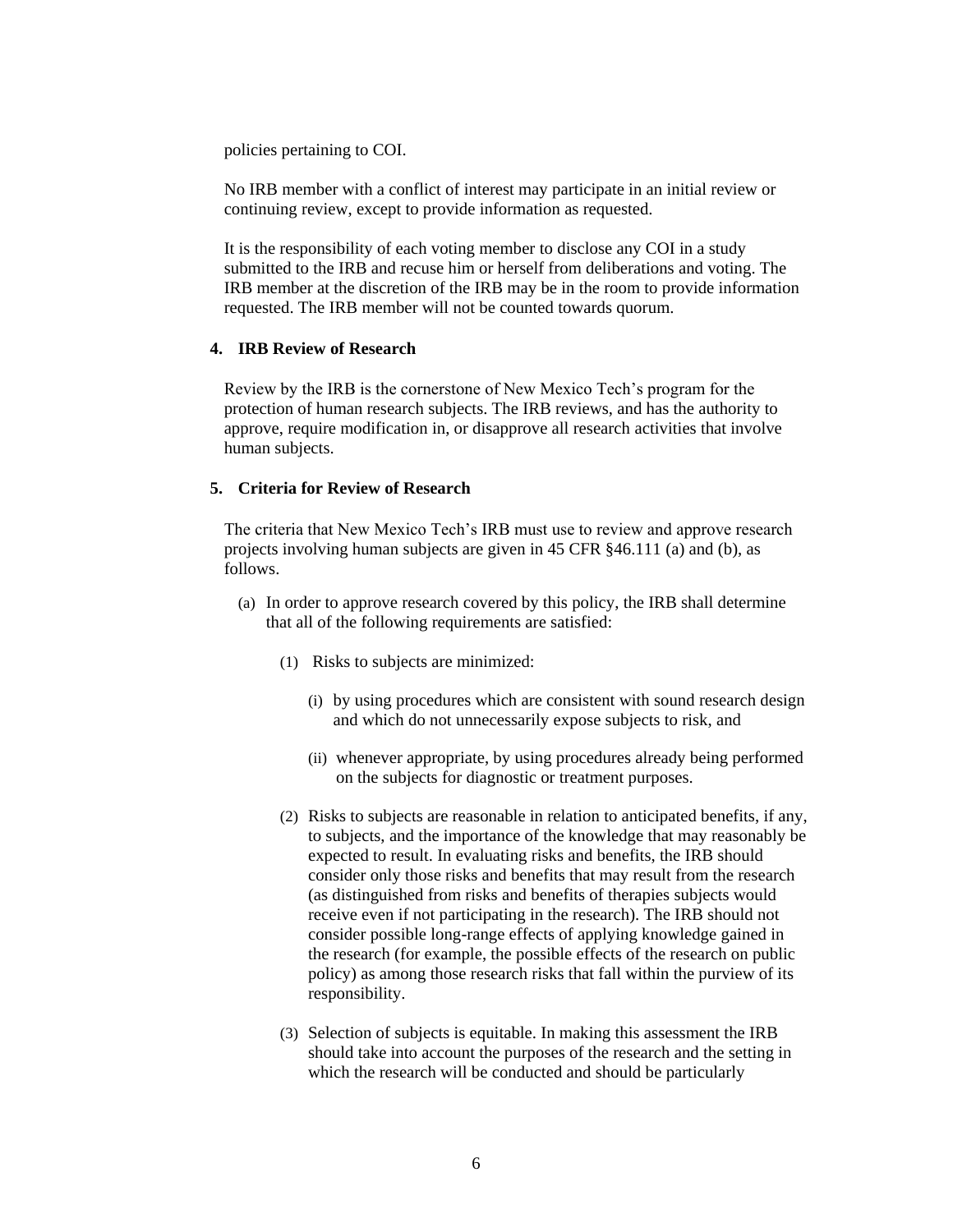cognizant of the special problems of research involving vulnerable populations, such as children, prisoners, pregnant women, mentally disabled persons, or economically or educationally disadvantaged persons.

- (4) Informed consent will be sought from each prospective subject or the subject's legally authorized representative, in accordance with, and to the extent required by 45 CFR §46.116.
- (5) Informed consent will be appropriately documented, in accordance with, and to the extent required by 45 CFR§46.117.
- (6) When appropriate, the research plan makes adequate provision for monitoring the data collected to ensure the safety of subjects.
- (7) When appropriate, there are adequate provisions to protect the privacy of subjects and to maintain the confidentiality of data.
- (b) When some or all of the subjects are likely to be vulnerable to coercion or undue influence, such as children, prisoners, pregnant women, mentally disabled persons, or economically or educationally disadvantaged persons, additional safeguards have been included in the study to protect the rights and welfare of these subjects.

### **6. Continuing Review Requirements**

In accordance with 45 CFR46.109(e) New Mexico Tech's IRB will conduct a continuing review of ongoing approved research at intervals appropriate to the degree of risk, but not less than once per year.

The IRB will determine, based on its initial review of the research protocol, how frequently the research project must be reviewed. Approved protocols that involve more than Minimal Risk may require continuing review more frequently than every twelve months; otherwise, previously approved protocols will be reviewed at least annually.

The IRB will also determine, based on its initial review of the research protocol, whether a research project will require verification from sources other than the Principal Investigator that no material changes have occurred since the previous IRB review.

The Principal Investigator must submit progress reports, including available study-wide findings, to the IRB as requested to facilitate such continuing reviews. The IRB has the authority to suspend or terminate previously-approved research that is not being conducted in accordance with the IRB's requirements, or that has been associated with unexpected serious harm to its human participants.

Institutional Officials may not authorize or approve the conduct of human subjects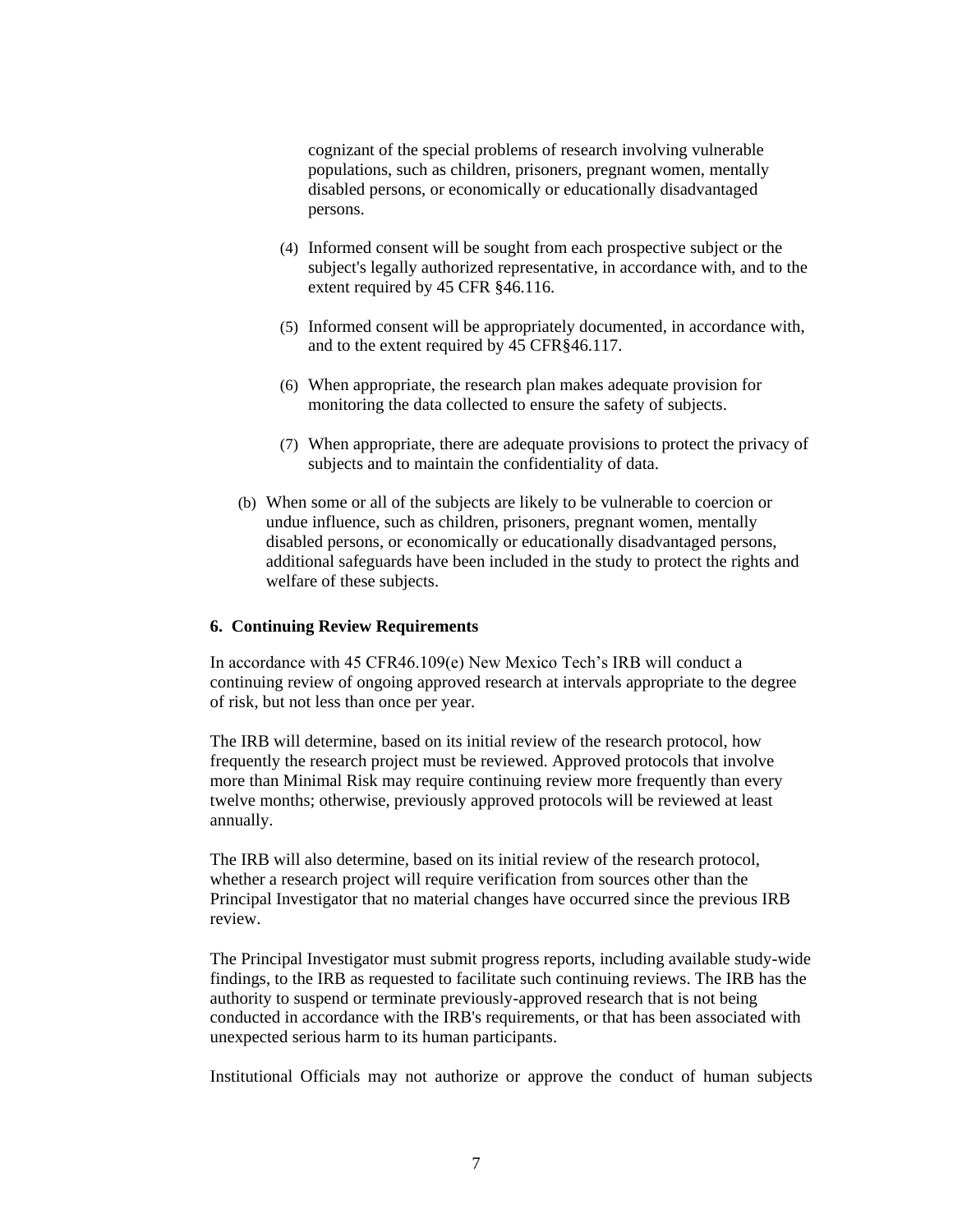research that has not been approved by the IRB; however, research that has been approved by an IRB may be subject to further review and approval or disapproval by officials of the institution.

#### **7. Levels of IRB Review**

There are four levels of IRB review for research projects involving human participants:

#### **1) Exempt IRB Review**

Certain types of behavioral, education, and social research listed in 45 CFR §46.104(d) are exempt from mandatory review by an IRB. *Please see Appendix A for this list.*

Tech's IRB Administrator will issue administrative approval to such projects after determining that the safeguards for confidentiality and the methodology of obtaining informed consent are adequate.

### **2) Expedited Review**

Certain other highly specific areas of research listed in 45 CFR §46.110(b)(1) are eligible for an expedited IRB review proces*s. Please see Appendix B for this list.* In this case, the review may be carried out by the IRB chairperson or by one or more experienced reviewers designated by the chairperson from among members of the IRB. In reviewing the research, the reviewers may exercise all of the authorities of the IRB except that the reviewers may not disapprove the research. A research activity may be disapproved only after review in accordance with the non-expedited procedure set forth in §46.108(b).

#### **3) Limited Review**

Required only for certain exemptions, a limited review does not require an IRB to consider all of the IRB approval criteria in §46.111. In limited IRB review, the IRB must determine that certain conditions, which are specified in the regulations, are met. Limited IRB review may be done via the expedited review mechanism, that is, by the Chair or an experienced IRB member designated by the Chair (although it can also be conducted by the full IRB). Continuing review is not required.

In the case of exempt, expedited and limited review procedures, all IRB Board members will be notified promptly of the actions taken by the IRB Administrator. Should any Board member disagree with an action, a full IRB review will be required.

## **4) Full IRB Review**

All protocols that do not qualify for either exempt, expedited or limited review will receive full Board review. The IRB Administrator will schedule a meeting of the full Board as soon as possible and forward the research protocol to all Board members. The Principal Investigator will be notified of the date of the IRB review meeting as well.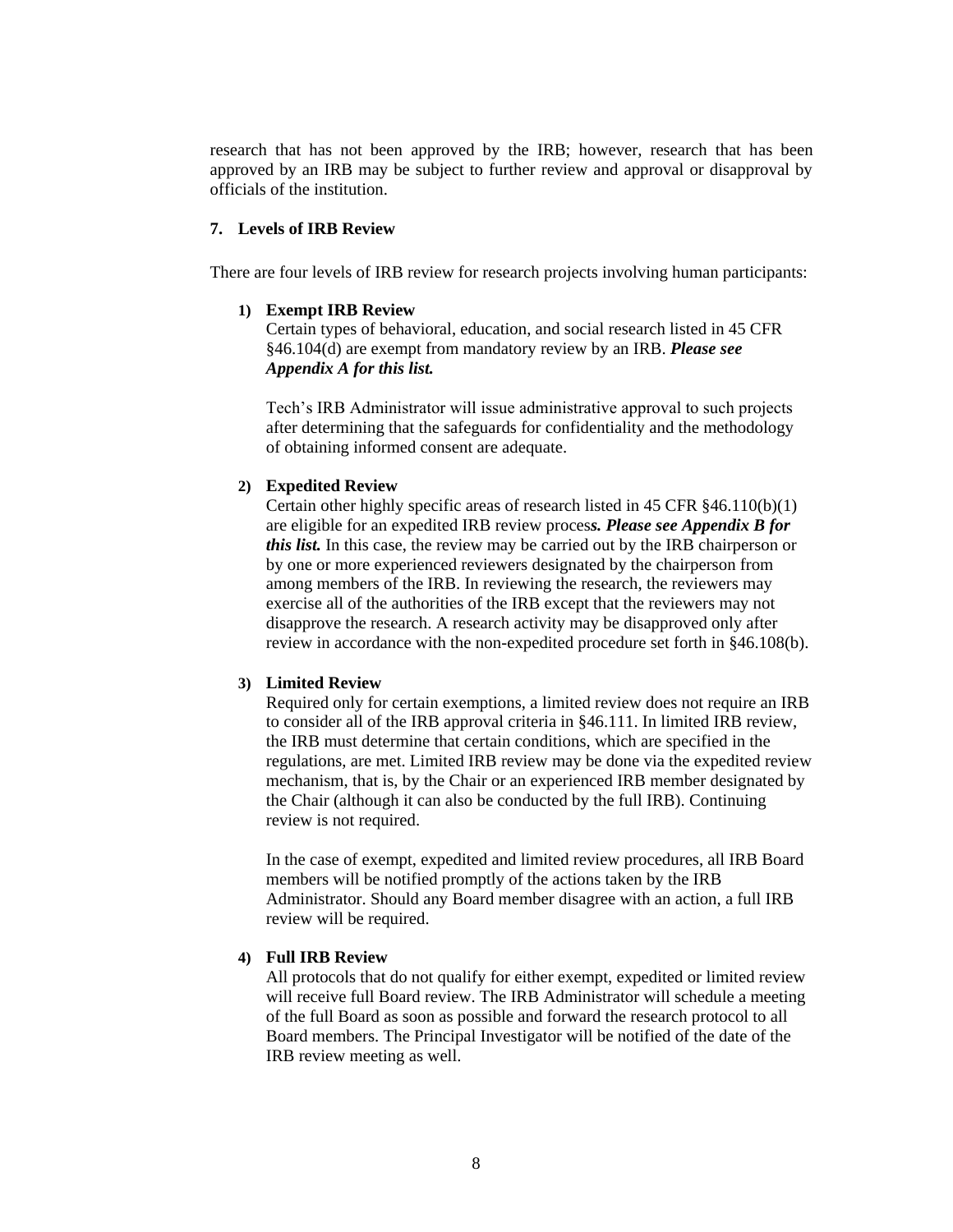To hold a review, a quorum (a majority) of Board members MUST be present at the meeting. The Board may call consultants to advise on a complex protocol, or request that the Principal Investigator be present to provide information about the research protocol.

#### **8. Results of Full IRB Review**

Following a full IRB review, the Board can vote in one of three ways:

- To approve a research protocol;
- To approve the research protocol contingent upon modification of certain elements of the protocol; or
- To reject the research protocol.

If the research protocol has been approved by full IRB review, the IRB Administrator will work with the Principal Investigator(s) to prepare the human subject research protocol documentation required in funding proposals to federal agencies and other sponsors, as necessary. If the research protocol has been rejected after full IRB review, it will be returned to the Principal Investigator with an attached statement describing why it was deemed unacceptable, and recommendations for modifications, if any.

#### **B. THE ROLE AND RESPONSIBILITIES OF THE IRB ADMINISTRATOR**

The responsibilities assigned to the IRB Administrator fall into three general areas:

## **1. Education and Communication**

The IRB Administrator is responsible for training the members of Tech's research community in order to establish and maintain a culture of compliance with federal regulations and institutional policies relevant to the protection of human subjects.

The IRB Administrator is responsible for ensuring constructive communication between researchers, department heads, human subjects, and institutional officials as a means of safeguarding the rights and welfare of human research subjects.

The IRB Administrator will arrange for ready access to New Mexico Tech's Federal Wide Assurance, as well as copies of pertinent federal regulations, policies, and guidelines related to the involvement of human subjects in research, and institutional policies and procedures.

#### **2. Recordkeeping and Reporting**

The IRB Administrator will handle all administrative details for the IRB, including receiving research protocols and reviewing them for completeness; logging the protocols into a database; reviewing the protocols to determine the appropriate level of review for each; and scheduling full Board reviews when necessary. The IRB Administrator is responsible for ensuring that IRB records are maintained in accordance with 45 CFR §46.115. The Administrator is also responsible for transmitting copies of New Mexico Tech's Federal Wide Assurance and Certification of IRB Approval of proposed research projects to the appropriate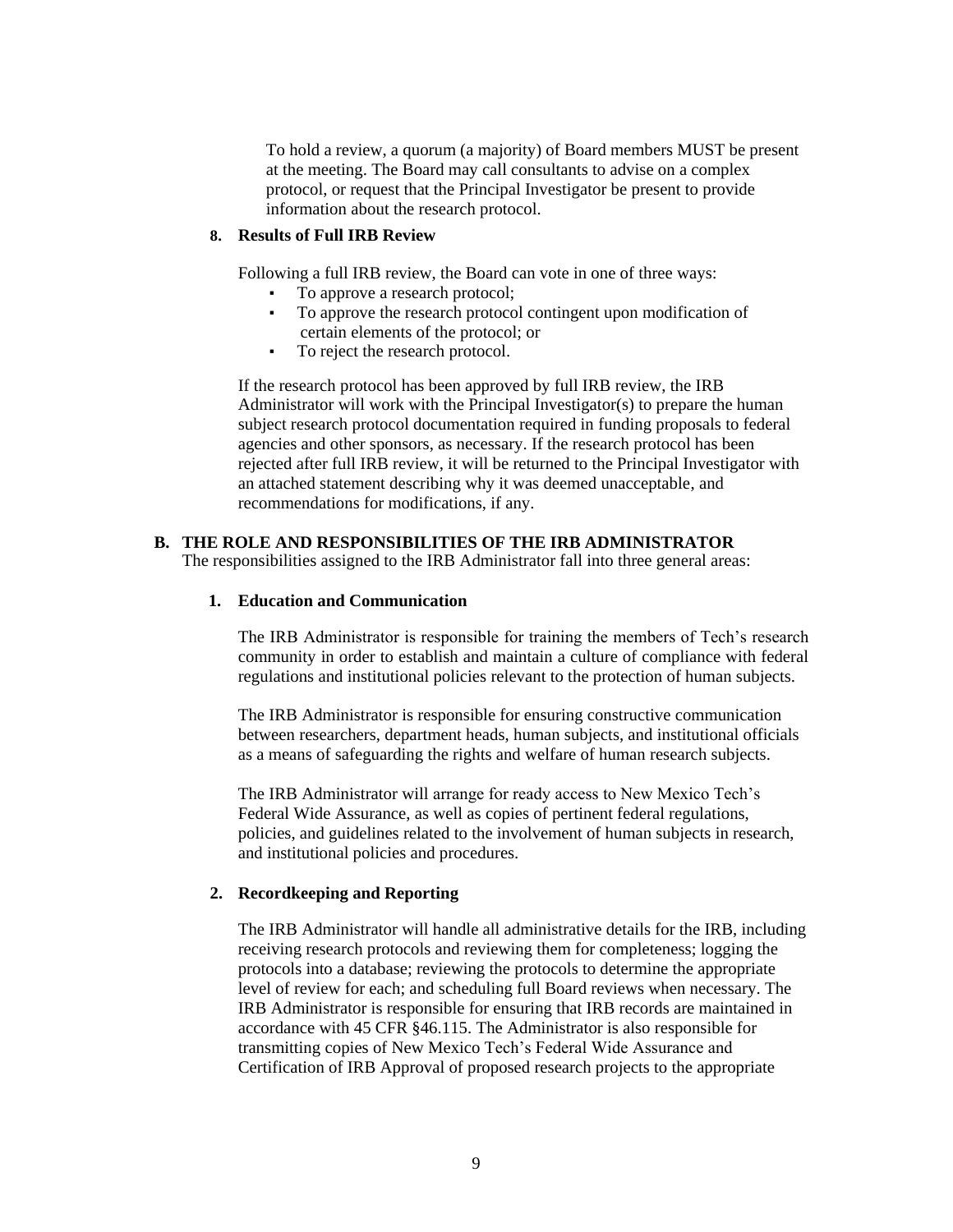federal department or agency.

Finally, the IRB Administrator is responsible for ensuring that any of the following events is reported to the IRB, appropriate institutional officials, OHRP, and any sponsored Federal department or agency:

- Any unanticipated injuries or problems involving risks to subjects or others;
- Any serious or continuing noncompliance with the regulations or requirements of the IRB; and
- Any suspension or termination of IRB approval for research.

## **3. Monitoring and Oversight**

The IRB Administrator must ensure that any human subjects research at New Mexico Tech complies with 45 CFR §46.103, which includes the following requirements:

- Appropriate oversight mechanisms to ensure compliance with IRB requirements.
- All cooperating performance sites in federally-supported research have appropriate OHRP-approved assurances and provide Certifications of IRB review to the appropriate federal authorities.
- Performance sites cooperating in non-federally supported research have and can document appropriate mechanisms to protect human subjects.
- Cooperative IRB review arrangements are documented in writing, in accordance with OHRP guidelines [45 CFR §46.114].
- All independent investigators who rely on the institution's IRB have documented their commitment to the institution's human subjects protection requirements and to the IRB's determinations.

# **C. THE ROLE AND RESPONSIBILITIES OF THE PRINCIPAL INVESTIGATOR (PI)**

Principal Investigators (PIs) have five primary responsibilities in protecting the rights and welfare of human research subjects.

**1. Obtaining training and certification for all research personnel on project**

To ensure that PIs meet their responsibilities under federal regulations, New Mexico Tech will institute a formal education program for all PIs who use human subjects in their research. All PIs, research staff, and student researchers must attend the required training and obtain a certificate of completion before they will be permitted to submit an application to the IRB for approval to conduct human research at New Mexico Tech. Similarly, any student advisor listed on an IRB application must have completed training for the application to receive IRB review.

Departments or individual researchers should visit the following website for training instruction:<https://www.nmt.edu/research/irb.php>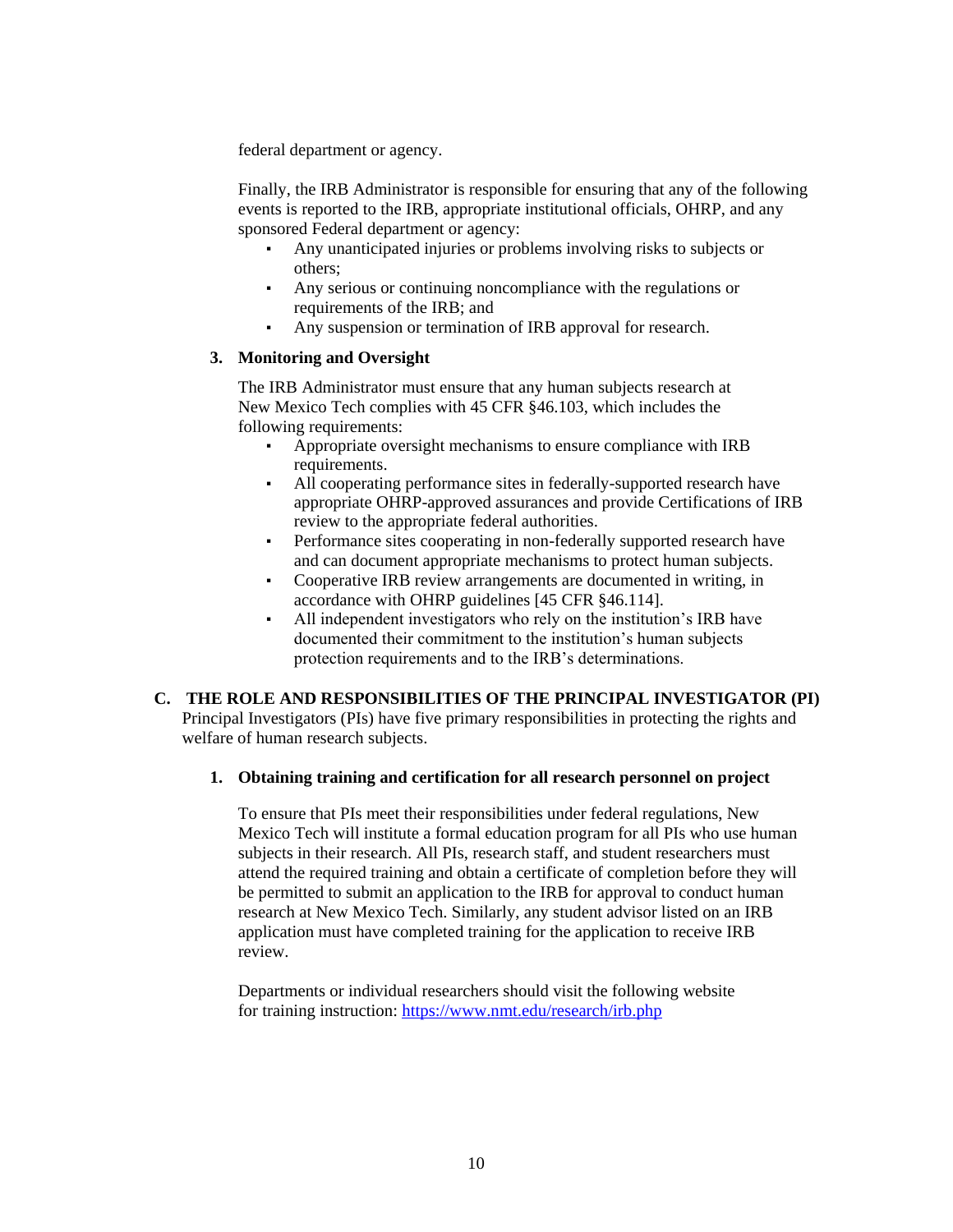#### **2. Submitting initial research plan to IRB for its review and approval**

If a research project meets both criteria for IRB review (it is considered "research" as defined above, and it involves human participants), the Principal Investigator must complete an IRB Application Form and attach a copy of the research protocol to it. The Application Form and the protocol should be sent to the IRB Administrator in the Office for Research. The Application Form can be downloaded from the Office for Research web site at <https://www.nmt.edu/research/irb.php> or obtained from the IRB Administrator in the Office for Research. When it is not clear whether a research project will involve human subjects, PIs should seek assistance from the IRB Administrator in making this determination [45 CFR §101(b)(1)-(6), §118, and §119].

The PI shall prepare a complete written description of the proposed research project. The description must include provisions for the adequate protection of the rights and welfare of prospective subjects and ensure that pertinent laws and regulations are observed. Samples of all proposed informed consent documents must be included with written description.

#### **3. Obtaining IRB permission prior to any changes in research project**

The PI must seek review and approval from the IRB before making any changes to a previously-approved research project, except when necessary to eliminate apparent immediate hazards to the subject.

### **4. Reporting progress of research projects to the IRB on a regular basis**

Principal Investigators must report the progress of their research project to the IRB and/or appropriate institutional officials as often as and in the manner prescribed by the IRB but no less than once per year [45 CFR §109(e)].

### **5. Soliciting informed consent from each potential subject involved in the research project**

No investigator may involve a human being as a subject in research covered by this policy unless the investigator has obtained the legally effective informed consent of the subject or the subject's legally authorized representative. An investigator shall seek such consent only under circumstances that provide the prospective subject or the representative sufficient opportunity to decide whether to participate and that minimize the possibility of coercion or undue influence.

The information that is given to the subject or the representative shall be in language understandable to the subject or the representative. No informed consent, whether oral or written, may include any exculpatory language through which the subject or the representative is made to waive or appear to waive any of the subject's legal rights, or releases or appears to release the investigator, the sponsor, the institution or its agents from liability for negligence. [45 CFR§46.116]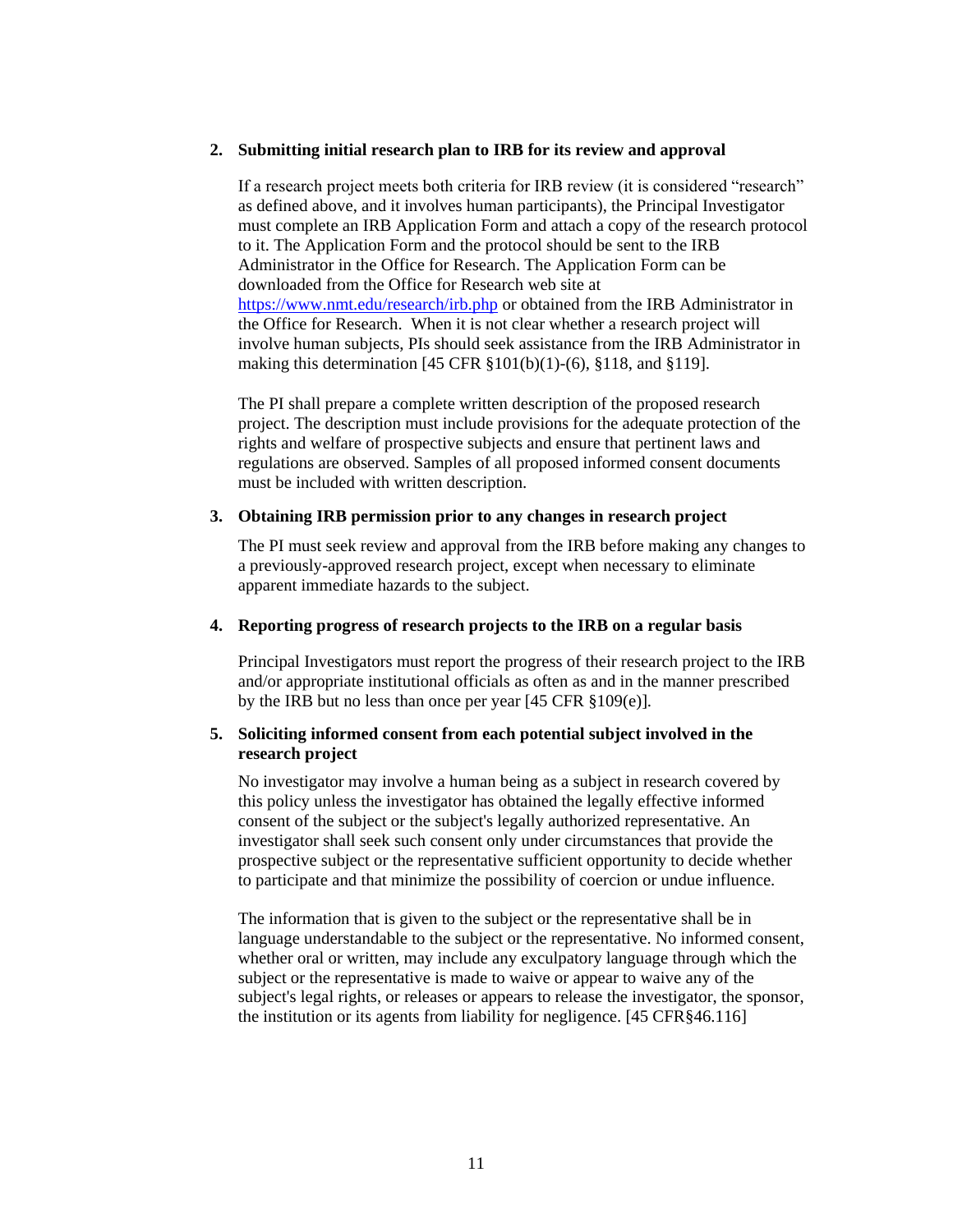## **D. INFORMED CONSENT FOR HUMAN PARTICIPANTS IN RESEARCH**

Informed consent is not a single event, nor merely a form to be signed. It is the educational process that occurs between the PI and the research subject. The general requirements for informed consent are given in 45 CFR §46.116(a) and (b), as follows:

- 1. Basic elements of informed consent. Except as provided in paragraphs 2. in seeking informed consent the following information shall be provided to each subject:
	- a) a statement that the study involves research, an explanation of the purposes of the research and the expected duration of the subject's participation, a description of the procedures to be followed, and identification of any procedures which are experimental;
	- b) a description of any reasonably foreseeable risks or discomforts to the subject;
	- c) a description of any benefits to the subject or to others which may reasonably be expected from the research;
	- d) a disclosure of appropriate alternative procedures or courses of treatment, if any, that might be advantageous to the subject;
	- e) a statement describing the extent, if any, to which confidentiality of records identifying the subject will be maintained;
	- f) for research involving more than minimal risk, an explanation as to whether any compensation and an explanation as to whether any medical treatments are available if injury occurs and, if so, what they consist of, or where further information may be obtained;
	- g) an explanation of whom to contact for answers to pertinent questions about the research and research subjects' rights, and whom to contact in the event of a research-related injury to the subject; and
	- h) a statement that participation is voluntary, refusal to participate will involve no penalty or loss of benefits to which the subject is otherwise entitled, and the subject may discontinue participation at any time without penalty or loss of benefits to which the subject is otherwise entitled.
	- i) one of the following statements about any research that involves the collection of identifiable private information or identifiable biospecimens:
		- i. A statement that identifiers might be removed from the identifiable private information or identifiable biospecimens and that, after such removal, the information or biospecimens could be used for future research studies or distributed to another investigator for future research studies without additional informed consent from the subject or the legally authorized representative, if this might be a possibility; or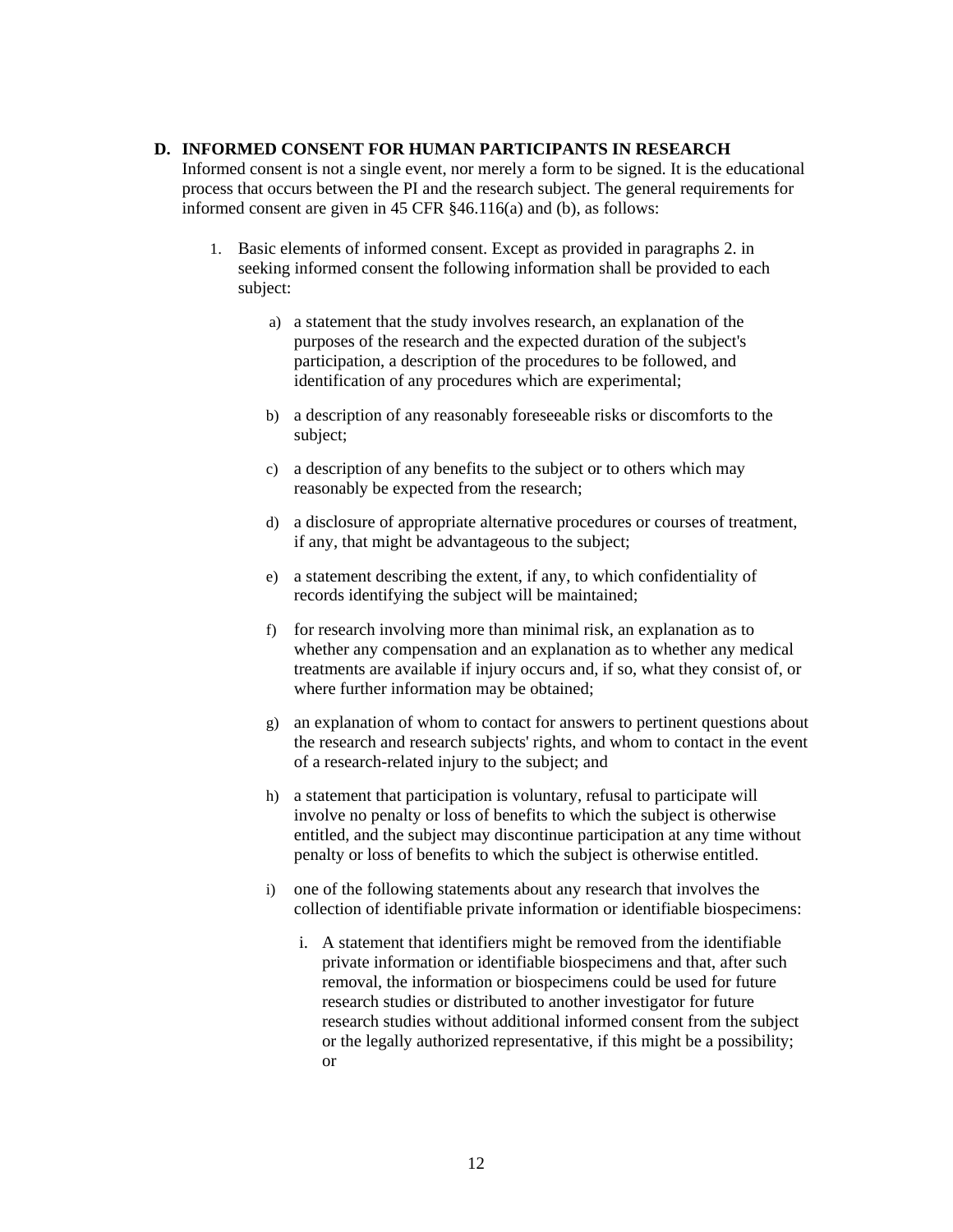- ii. A statement that the subject's information or biospecimens collected as part of the research, even if identifiers are removed, will not be used or distributed for future research studies.
- 2. Additional elements of informed consent. When appropriate, one or more of the following elements of information shall also be provided to each subject:
	- a) a statement that the particular treatment or procedure may involve risks to the subject (or to the embryo or fetus, if the subject is or may become pregnant) which are currently unforeseeable;
	- b) anticipated circumstances under which the subject's participation may be terminated by the investigator without regard to the subject's or the legally authorized representative's consent;
	- c) any additional costs to the subject that may result from participation in the research;
	- d) the consequences of a subject's decision to withdraw from the research and procedures for orderly termination of participation by the subject;
	- e) a statement that significant new findings developed during the course of the research which may relate to the subject's willingness to continue participation will be provided to the subject;
	- f) the approximate number of subjects involved in the study;
	- g) a statement that the subject's biospecimens (even if identifiers are removed) may be used for commercial profit and whether the subject will or will not share in this commercial profit;
	- h) for research involving biospecimens, whether the research will (if known) or might include whole genome sequencing (*i.e.,* sequencing of a human germline or somatic specimen with the intent to generate the genome or exome sequence of that specimen).

## **E. WAIVERS OF INFORMED CONSENT**

Under certain circumstances specified in 45 CFR  $§46.116(e)(3)$ , the IRB may approve a consent procedure that waives some or all of the elements of informed consent, as follows:

An IRB may approve a consent procedure which does not include, or which alters, some or all of the elements of informed consent set forth in this section, or waive the requirements to obtain informed consent provided the IRB finds and documents that:

- a) The research involves no more than minimal risk to the subjects;
- b) The waiver or alteration will not adversely affect the rights and welfare of the subjects;
- c) The research could not practicably be carried out without the quested waiver or alteration; and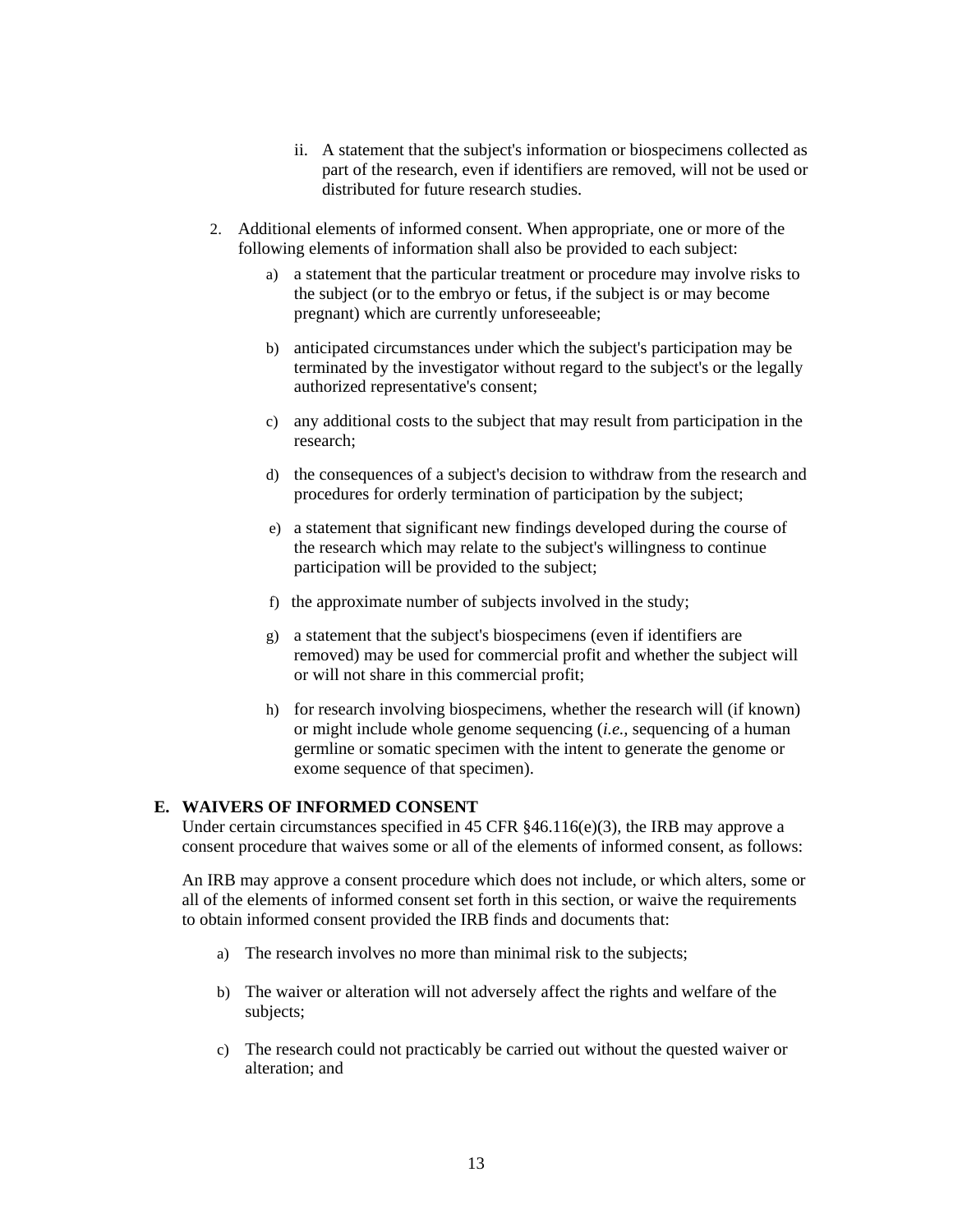- d) Whenever appropriate, the subjects or legally authorized representative will be provided with additional pertinent information after participation.
- e) If the research involves using identifiable private information or identifiable biospecimens, the research could not practicably be carried out without using such information or biospecimens in an identifiable format;

#### **F. DOCUMENTATION OF INFORMED CONSENT**

Informed consent must be documented according to 45 CFR§46.117, as follows:

- a) Except as provided in paragraph (c) of this section informed consent shall be documented by the use of a written consent form approved by the IRB and signed (including in an electronic format) by the subject or the subject's legally authorized representative. A copy shall be given to the person signing the form.
- b) Except as provided in paragraph (c) f this section, the consent form may be either of the following:
	- (1) A written consent document that embodies the elements of informed consent required by §46.116. This form may be read to the subject or the subject's legally authorized representative, but in any event, the investigator shall give either the subject or the representative adequate opportunity to read it before it is signed; or
	- (2) A short form written consent document stating that the element so informed consent required by §46.116 have been presented orally to the subject or the subject's legally authorized representative. When this method is used, there shall be a witness to the oral presentation. Also, the IRB shall approve a written summary of what is to be said to the subject or the representative. Only the short form itself is to be signed by the subject or the representative. However, the witness shall sign both the short form and a copy of the summary, and the person actually obtaining consent shall sign a copy of the summary. A copy of the summary shall be given to the subject or the representative, in addition to a copy of the short form.
- c) An IRB may waive the requirement for the investigator to obtain a signed consent form for some or all subjects if it finds either:
	- (1) That the only record linking the subject and the research would be the consent document and the principal risk would be potential harm resulting from a breach of confidentiality. Each subject (or legally authorized representative) will be asked whether the subject wants documentation linking the subject with the research, and the subject's wishes will govern.
	- (2) That the research presents no more than minimal risk of harm to subjects and involves no procedures for which written consent is normally required outside of the research context.
	- (3) If the subjects or legally authorized representatives are members of a distinct cultural group or community in which signing forms is not the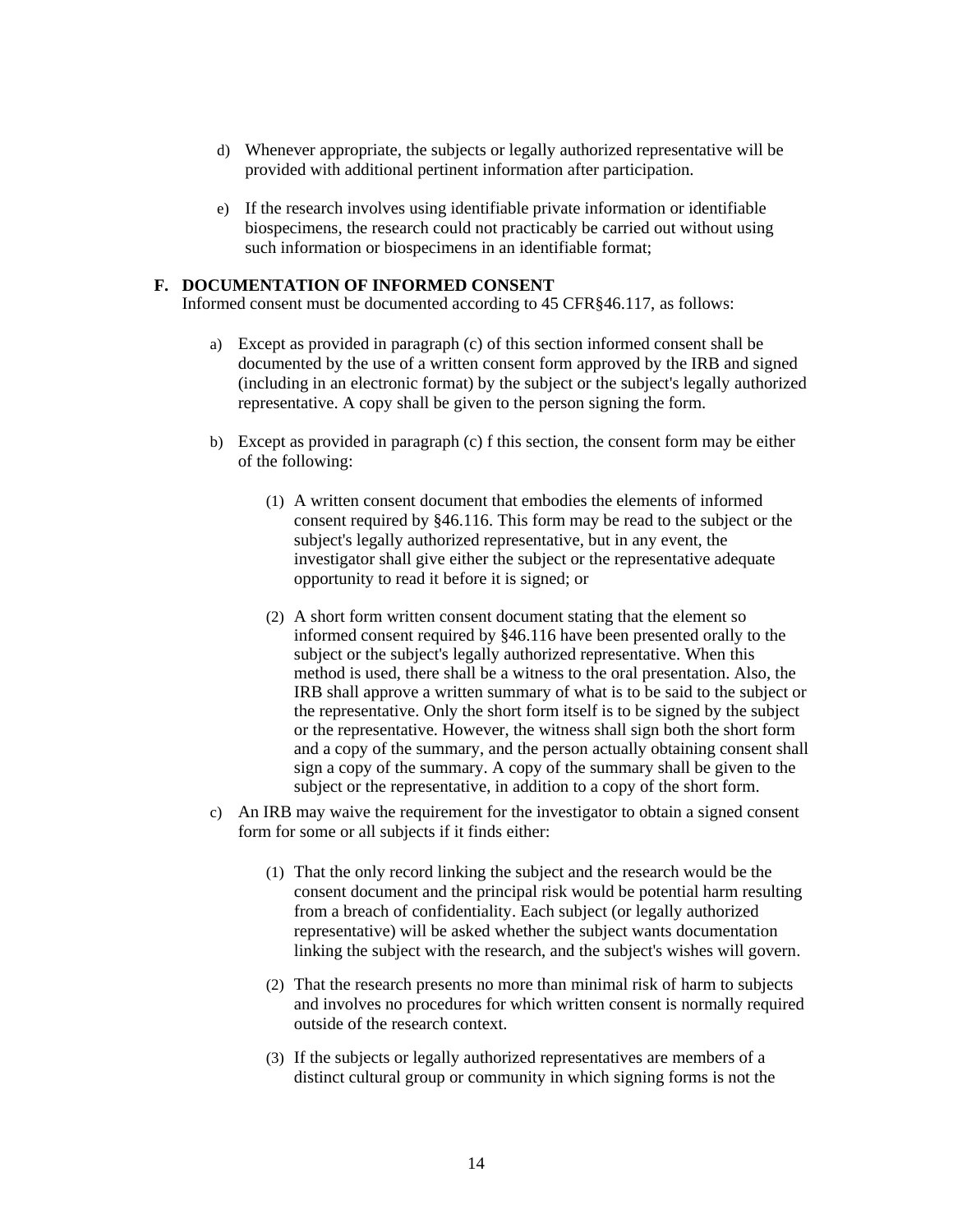norm, that the research presents no more than minimal risk of harm to subjects and provided there is an appropriate alternative mechanism for documenting that informed consent was obtained.

In cases in which the documentation requirement is waived, the IRB may require the investigator to provide subjects or legally authorized representative with a written statement regarding the research.

## **IV. Consequences of Non-Compliance with this Policy**

It is in the best interests of all parties (New Mexico Tech, the researcher, and the research participant) to have all human subject research reviewed by the IRB. Such review helps to ensure that the ethical principles of beneficence, respect for persons, and justice have been honored. Participation in research should be protected as a matter of ethics, not merely as a matter of "compliance" with New Mexico Tech or federal rules.

In instances when a researcher intentionally or unintentionally avoids ethical review procedures, the researcher should be aware that serious consequences could result. The New Mexico Tech IRB or the federal government *may* require that the research data that was collected before IRB approval of the project (or collected after IRB approval has been rescinded) be destroyed.

Federal agencies can and have required that all research at a given university be halted while individual research projects are re-reviewed. Failure to comply with human research participant rules can cause a researcher's right to conduct research to be withdrawn.

Other consequences that can result from performing human subjects research that has NOT been reviewed by New Mexico Tech's IRB could include revocation of all of New Mexico Tech's federal funding, regardless of whether the research in question is using federal funding or funding from a different, non-federal source. Additionally, if a human subject experiences unanticipated negative effects from the research, criminal and civil charges against the researcher and the university could be filed. Therefore, researchers who plan to perform research involving human subjects MUST obtain IRB approval.

Researchers who fail to comply with New Mexico Tech's IRB policies and procedures will be subject to appropriate disciplinary action which could range from suspension of the research project to termination of employment at New Mexico Tech, depending upon the severity of the problem.

## **V. Review of Policy and Procedure**

This policy and procedure will be reviewed as needed by New Mexico Tech's Institutional Review Board. Any proposed modifications to this policy shall be submitted by following the [New Mexico Tech's Policy Development, Amendment and Rescindment Policy](https://www.nmt.edu/policies/Policy_on_Policy_Amended_7.18.19.pdf) [https://www.nmt.edu/policies/Policy\\_on\\_Policy\\_Amended\\_7.18.19.pdf](https://www.nmt.edu/policies/Policy_on_Policy_Amended_7.18.19.pdf)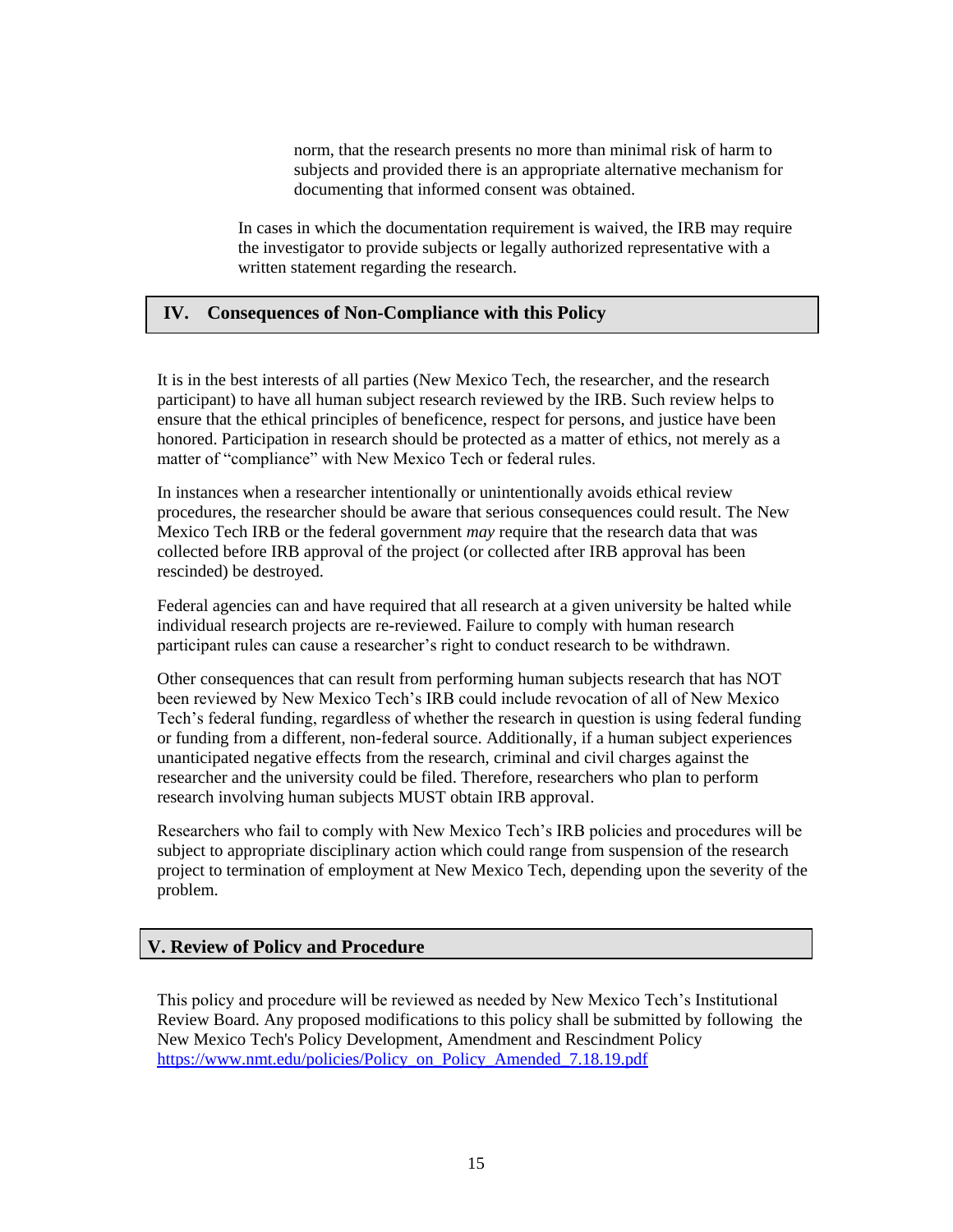# **APPENDIX A – CATEGORIES OF RESEARCH THAT ARE EXEMPT FROM MANDATORY IRB REVIEW [From: 45 CFR §46.104(a)]**

Unless otherwise required by Department or Agency heads, research activities in which the only involvement of human subjects will be in one or more of the following categories are exempt from this policy:

- 1. Research conducted in established or commonly accepted educational settings, involving normal educational practices that are not likely to adversely impact students' opportunity to learn required educational content or the assessment of educators who provide instruction. Such as
	- a) Research on regular and special education instructional strategies, or
	- b) Research on the effectiveness of or the comparison among instructional techniques, curricula, or classroom management methods.
- 2. Research involving the use of educational tests (cognitive, diagnostic, aptitude, achievement), survey procedures, interview procedures or observation of public behavior (including visual or auditory recording) if at least one of the following criteria is met:
	- a) Information obtained is recorded in such a manner that human subjects cannot be ascertained directly or through identifiers linked to the subjects;
	- b) Any disclosure of the human subjects' responses outside the research could not reasonably place the subjects at risk of criminal or civil liability or be damaging to the subjects' financial standing, employability, or reputation.
	- c) The information obtained is recorded by the investigator in such a manner that the identity of the human subjects can readily be ascertained, directly or through identifiers linked to the subjects, and an IRB conducts a limited IRB review to make the determination required by  $§46.111(a)(7)$ .
- 3. Research involving benign behavioral interventions in conjunction with the collection of information from an adult subject through verbal or written responses (including data entry) or audiovisual recording if the subject prospectively agrees to the intervention and information collection and at least one of the following criteria is met:
	- a) The information obtained is recorded by the investigator in such a manner that the identity of the human subjects cannot readily be ascertained, directly or through identifiers linked to the subjects;
	- b) Any disclosure of the human subjects' responses outside the research would not reasonably place the subjects at risk of criminal or civil liability or be damaging to the subjects' financial standing, employability, educational advancement, or reputation; or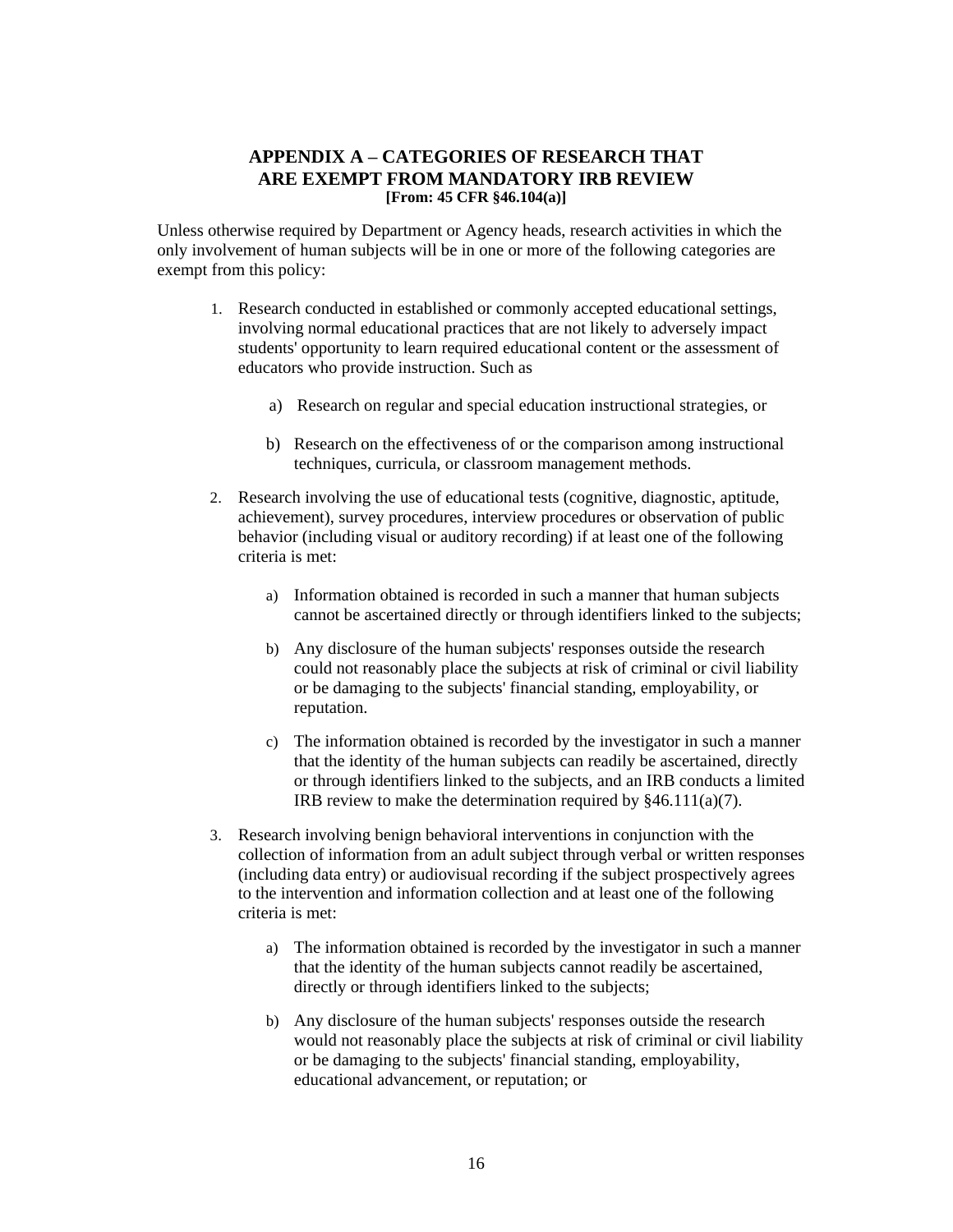c) The information obtained is recorded by the investigator in such a manner that the identity of the human subjects can readily be ascertained, directly or through identifiers linked to the subjects, and an IRB conducts a limited IRB review to make the determination required by  $§46.111(a)(7)$ .

For the purpose of this provision, benign behavioral interventions are brief in duration, harmless, painless, not physically invasive, not likely to have a significant adverse lasting impact on the subjects, and the investigator has no reason to think the subjects will find the interventions offensive or embarrassing. Provided all such criteria are met, examples of such benign behavioral interventions would include having the subjects play an online game, having them solve puzzles under various noise conditions, or having them decide how to allocate a nominal amount of received cash between themselves and someone else.

If the research involves deceiving the subjects regarding the nature or purposes of the research, this exemption is not applicable unless the subject authorizes the deception through a prospective agreement to participate in research in circumstances in which the subject is informed that he or she will be unaware of or misled regarding the nature or purposes of the research.

- 4. Research involving the collection or study of existing data, documents, records, pathological specimens, or diagnostic specimens, if these sources are publicly available or if the information is recorded by the investigator in such a manner that subjects cannot be identified, directly or through identifiers linked to the subjects.
- 5. Research and demonstration projects which are conducted by or subject to the approval of Department or Agency heads, and which are designed to study, evaluate, or otherwise examine:
	- a) Public benefit or service programs;
	- b) Procedures for obtaining benefits or services under those programs;
	- c) Possible changes in or alternatives to those programs or procedures; or
	- d) Possible changes in methods or levels of payment for benefits or services under those programs.
- 6. Taste and food quality evaluation and consumer acceptance studies,
	- a) If wholesome foods without additives are consumed; or
	- b) If a food is consumed that contains a food ingredient at or below the level and for a use found to be safe, or agricultural chemical or environmental contaminant at or below the level found to be safe, by the Food and Drug Administration or approved by the Environmental Protection Agency or the Food Safety and Inspection Service of the U.S. Department of Agriculture.
- 7. Storage or maintenance for secondary research for which broad consent is required: Storage or maintenance of identifiable private information or identifiable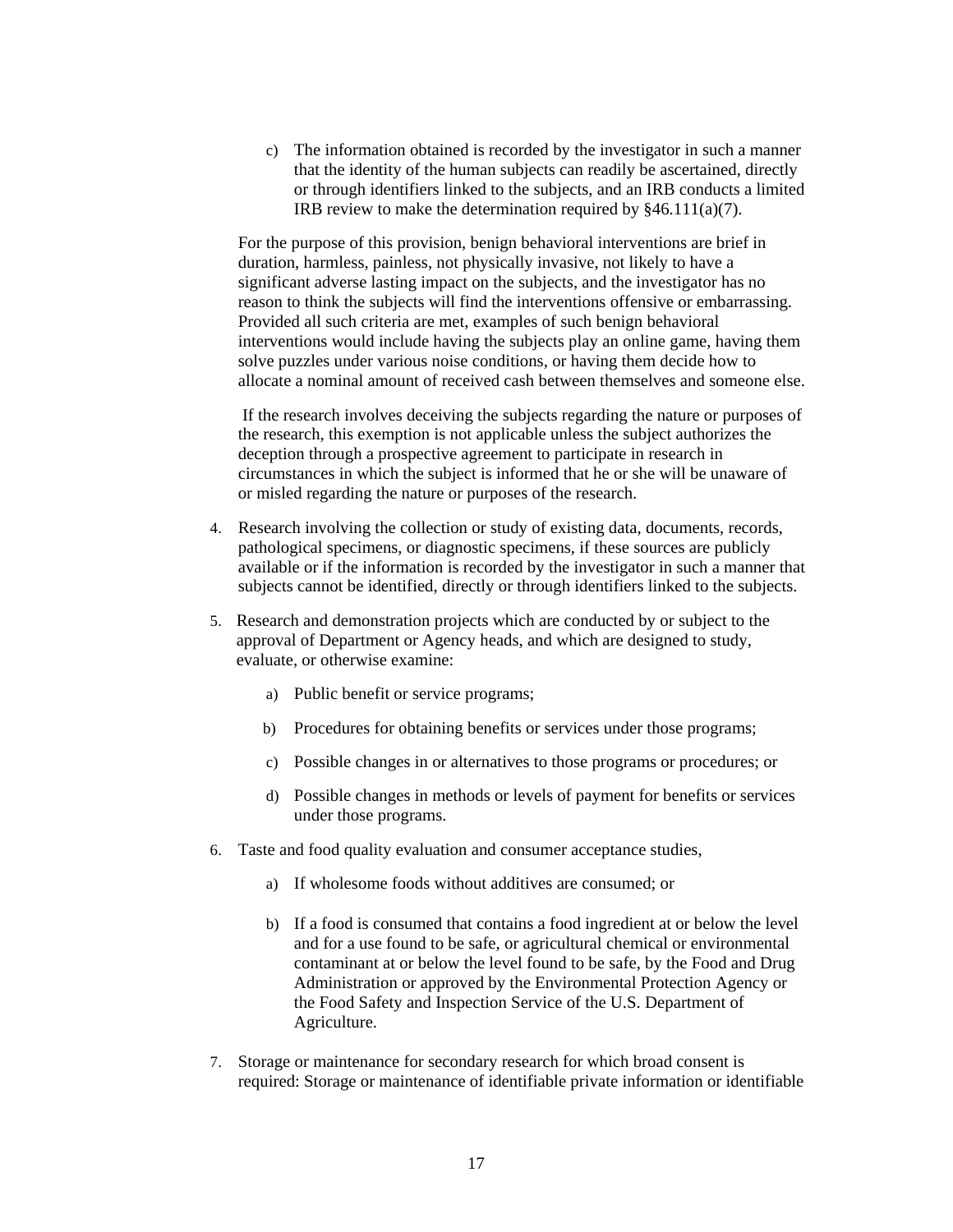biospecimens for potential secondary research use if an IRB conducts a limited IRB review and makes the determinations required by §46.111(a)(8).

- 8. Secondary research for which broad consent is required: Research involving the use of identifiable private information or identifiable biospecimens for secondary research use, if the following criteria are met:
	- a) Broad consent for the storage, maintenance, and secondary research use of the identifiable private information or identifiable biospecimens was obtained in accordance with  $§46.116(a)(1)$  through  $(4)$ ,  $(a)(6)$ , and  $(d)$ ;
	- b) Documentation of informed consent or waiver of documentation of consent was obtained in accordance with §46.117;
	- c) An IRB conducts a limited IRB review and makes the determination required by  $§46.111(a)(7)$  and makes the determination that the research to be conducted is within the scope of the broad consent and
	- d) The investigator does not include returning individual research results to subjects as part of the study plan. This provision does not prevent an investigator from abiding by any legal requirements to return individual research results.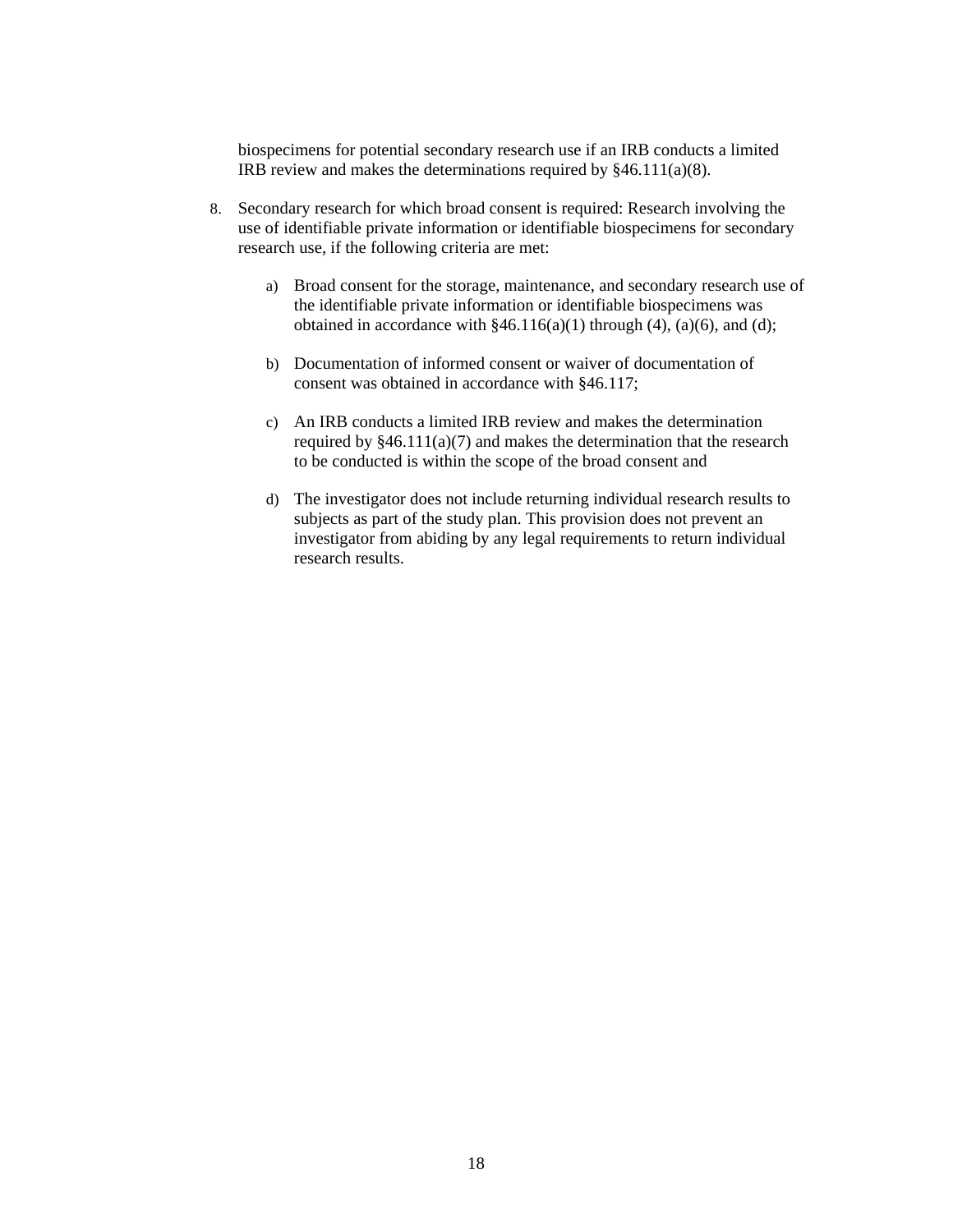## **APPENDIX B – CATEGORIES OF RESEARCH THAT QUALIFY FOR AN EXPEDITED IRB REVIEW [From: 45 CFR §46.110]**

# **APPLICABILITY**

- 1. Research activities that
	- a) present no more than minimal risk to human subjects, and
	- b) involve only procedures listed in one or more of the following categories, may be reviewed by the IRB through the expedited review procedure authorized by 45 CFR 46.110 and 21CFR2 56.110. The activities listed should not be deemed to be of minimal risk simply because they are included on this list. Inclusion on this list merely means that the activity is eligible for review through the expedited review procedure when the specific circumstances of the proposed research involve no more than minimal risk to human subjects.
- 2. The categories in this list apply regardless of the age of subjects, except as noted.
- 3. The expedited review procedure may NOT be used where identification of the subjects and/or their responses would reasonably place them at risk of criminal or civil liability, or be damaging to the subjects' financial standing, employability, insurability, reputation, or be stigmatizing, unless reasonable and appropriate protections will be implemented so that risks related to invasion of privacy and breach of confidentiality are no greater than minimal.
- 4. The expedited review procedure may not be used for classified research involving human subjects.
- 5. IRBs are reminded that the standard requirements for informed consent (or its waiver, alteration, or exception) apply regardless of the type of review—expedited or convened--utilized by the IRB.
- 6. Categories One (1) through Seven (7) below pertain to both initial and continuing IRB review.

## **RESEARCH CATEGORIES**

- 1. Clinical studies of drugs and medical devices only when condition (a) or (b) is met.
	- (a) Research on drugs for which an investigational new drug application (21 CFR Part 12) is not required. (Note: Research on marketed drugs that significantly increases the risks or decreases the acceptability of the risks associated with the use of the product is not eligible for expedited review.)
	- (b) Research on medical devices for which
		- (i) an investigational device exemption application (21 CFR Part 812)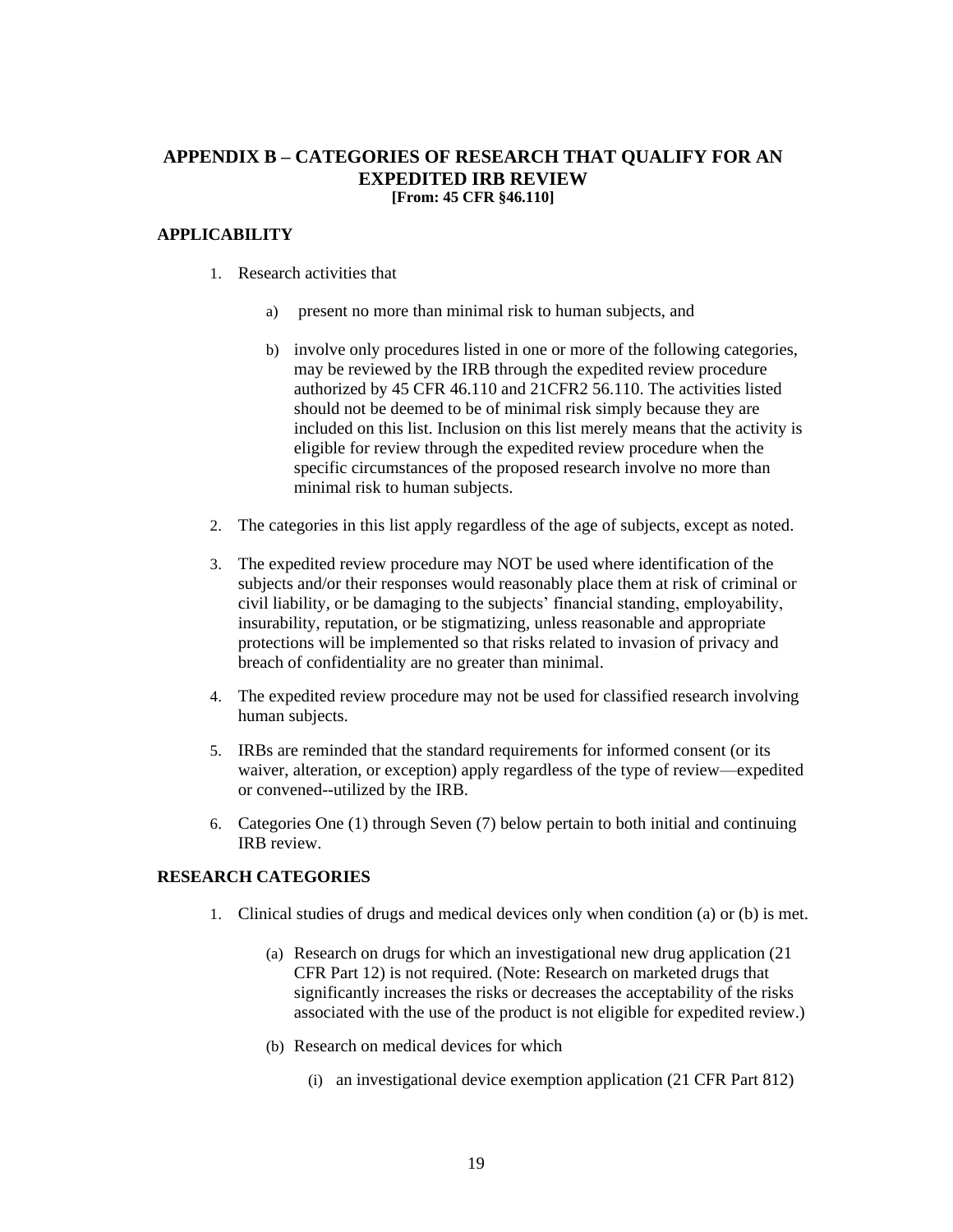is not required; or

- (ii) the medical device is cleared/approved for marketing and the medical device is being used in accordance with its cleared/approved labeling.
- 2. Collection of blood samples by finger stick, heel stick, ear stick, or venipuncture, as follows:
	- (a) From healthy, nonpregnant adults who weigh at least 110 pounds. For these subjects, the amounts drawn may not exceed 550 ml in an 8 week period and collection may not occur more frequently than 2 times per week; or
	- (b) From other adults and children, considering the age, weight, and health of the subjects, the collection procedure, the amount of blood to be collected, and the frequency with which it will be collected. For these subjects, the amount drawn may not exceed the lesser of 50 ml or 3 ml per kg in an 8 week period and collection may not occur more frequently than 2 times per week.
- 3. Prospective collection of biological specimens for research purposes by noninvasive means. Examples include:
	- (a) Hair and nail clippings in a non-disfiguring manner;
	- (b) Deciduous teeth at time of exfoliation or if routine patient care indicates a need for extraction;
	- (c) Permanent teeth if routine patient care indicates a need for extraction;
	- (d) Excreta and external secretions (including sweat);
	- (e) Uncannulated saliva collected either in an unstimulated fashion or stimulated by chewing gumbase or wax or by applying a dilute citric solution to the tongue;
	- (f) Placenta removed at delivery;
	- (g) Amniotic fluid obtained at the time of rupture of the membrane prior to or during labor;
	- (h) Supra- and subgingival dental plaque and calculus, provided the collection procedure is not more invasive than routine prophylactic scaling of the teeth and the process is accomplished in accordance with accepted prophylactic techniques;
	- (i) Mucosal and skin cells collected by buccal scraping or swab, skin swab, or mouth washings;
	- (j) Sputum collected after saline mist nebulization.
- 4. Collection of data through noninvasive procedures (not involving general anesthesia or sedation) routinely employed in clinical practice, excluding procedures involving x-rays or microwaves. Where medical devices are employed, they must be cleared/approved for marketing. (Studies intended to evaluate the safety and effectiveness of the medical device are not generally eligible for expedited review, including studies of cleared medical devices for new indications.) Examples include: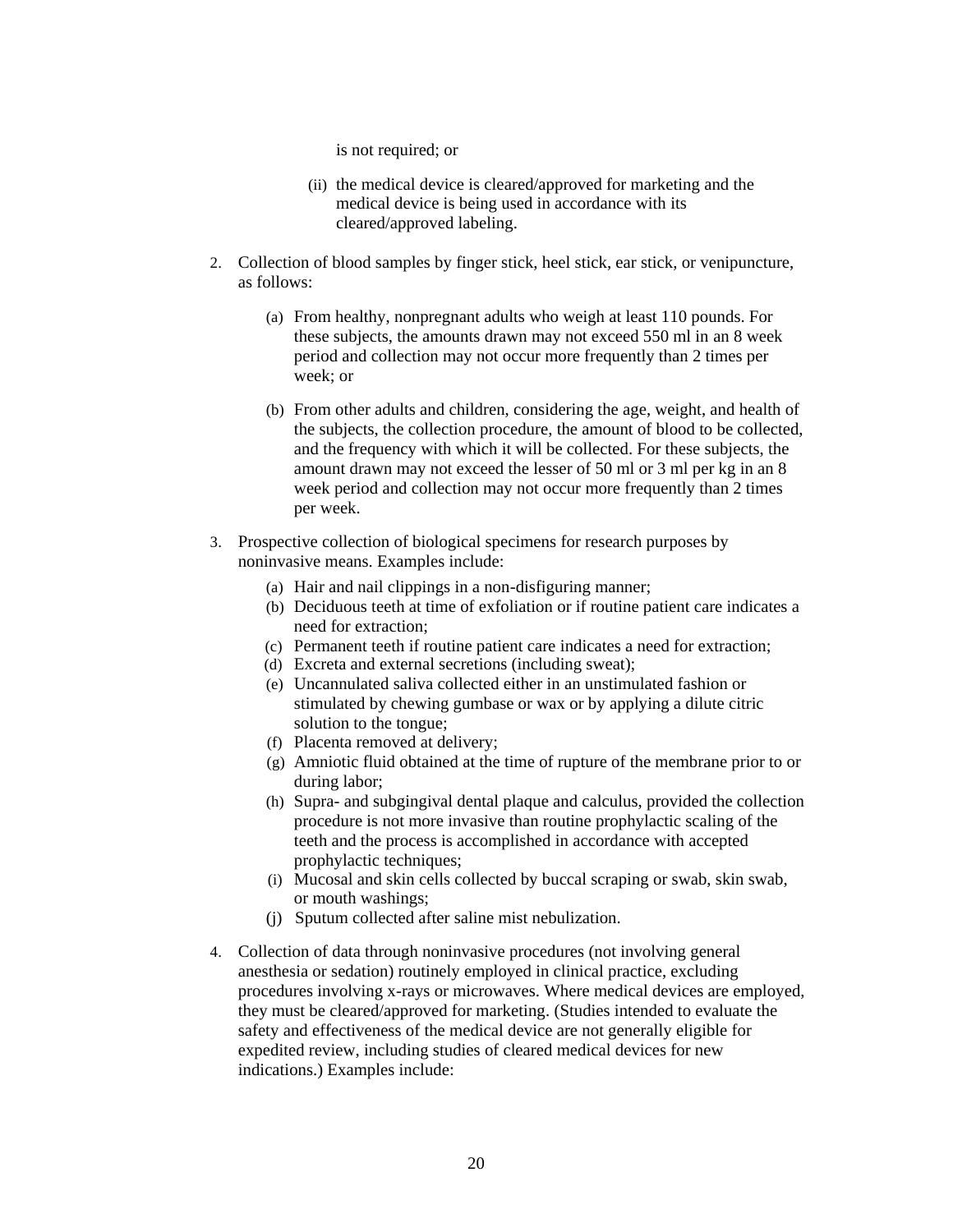- (a) Physical sensors that are applied either to the surface of the body or at a distance and do not involve input of significant amounts of energy into the subject or an invasion of the subject's privacy;
- (b) Weighing or testing sensory acuity;
- (c) Magnetic resonance imaging;
- (d) Electrocardiography, electroencephalography, thermography, detection of naturally occurring radioactivity, electroretinography, ultrasound, diagnostic infrared imaging, doppler blood flow, and echocardiography;
- (e) Moderate exercise, muscular strength testing, body composition assessment, and flexibility testing where appropriate given the age, weight, and health of the individual.
- 5. Research involving materials (data, documents, records, or specimens) that have been collected, or will be collected solely for non-research purposes (such as medical treatment or diagnosis). (NOTE: Some research in this category may be exempt from the HHS regulations for the protection of human subjects. 45 CFR 46.104(d). This listing refers only to research that is not exempt.)
- 6. Collection of data from voice, video, digital, or image recordings made for research purposes.
- 7. Research on individual or group characteristics or behavior (including, but not limited to, research on perception, cognition, motivation, identity, language, communication, cultural beliefs or practices, and social behavior) or research employing survey, interview, oral history, focus group, program evaluation, human factors evaluation, or quality assurance methodologies. (NOTE: Some research in this category may be exempt from the HHS regulations for the protection of human subjects. 45 CFR 46.104(d). This listing refers only to research that is not exempt.)
- 8. Continuing review of research previously approved by the convened IRB as follows:
	- (a) Where:
		- (i) The research is permanently closed to the enrollment of new subjects:
		- (ii) All subjects have completed all research-related interventions; and
		- (iii) The research remains active only for long-term follow-up of subjects; or
		- (iv) Where no subjects have been enrolled and no additional risks have been identified; or
	- (b) Where the remaining research activities are limited to data analysis.
- 9. Continuing review of research, not conducted under an investigational new drug application or investigational device exemption where categories two (2) through eight (8) do not apply but the IRB has determined and documented at a convened meeting that the research involves no greater than minimal risk and no additional risks have been identified.